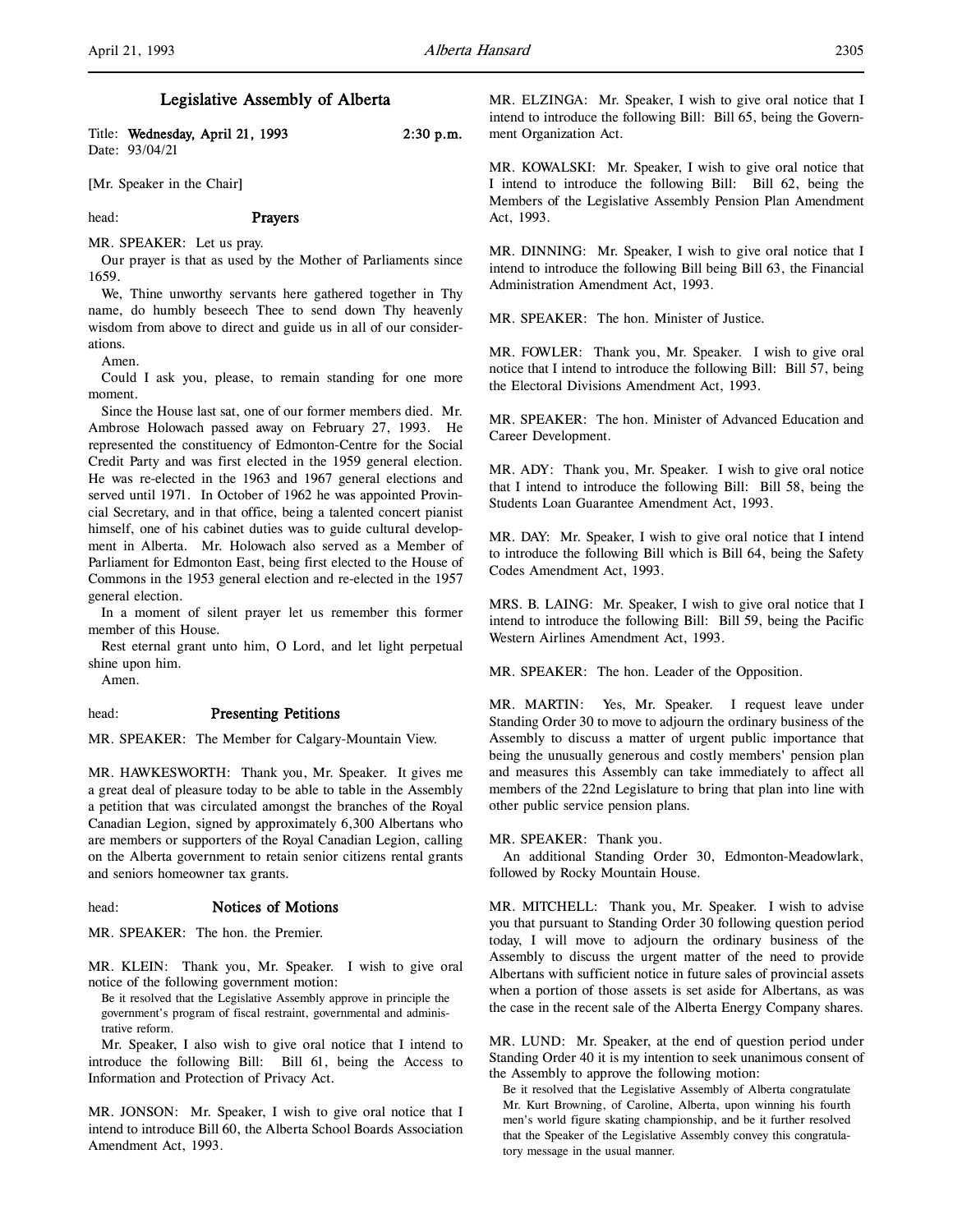# head: Tabling Returns and Reports

MR. DINNING: Mr. Speaker, I wish to file with the Assembly: responses to Motion for a Return 201 and as well to Motion for a Return 238 – I had originally provided the response to 238 in a previous filing, but so as to round the circle, I'm doing it again – further to that, filings pursuant to sections 31(6) and 43(4) of the Legislative Assembly Act for the year ended March 31, 1991; and as well, a report to Albertans authored by the Financial Review Commission, which the Treasurer authorized and commissioned in early January 1993.

# head: Introduction of Special Guests 2:40

MR. SEVERTSON: Mr. Speaker, it's a pleasure to introduce to you and through you to members of the Assembly Ginny Robblee, librarian for the Innisfail public library. Miss Robblee received the creative librarianship award from the Hon. Dianne Mirosh, Minister of Community Development. She won the award for the rodeo radicals program, which was a five-day activity program for young children during the Innisfail rodeo. Also, Doug Janssen, board chairman, and Shari Walker, now of Two Hills, worked on the award winning project. I'd ask them to rise and receive the warm welcome of the Assembly.

MR. CARDINAL: Mr. Speaker, I'd like to introduce to you and through you eight special guests I met with earlier today. These people are from a northern native community, and they're here to meet with me to initiate major welfare reform packages. The members include John Jacobs, Connie Johnson, Victor Gladue, Barry Schmidt, Basil Manoosa, Roy Cardinal, Simon Cardinal, and Danny Cardinal. They're sitting in the members' gallery. I'd like to ask them to stand up and be recognized by this House.

MRS. MIROSH: Mr. Speaker, I'd like to introduce to you and through you to Members of the Legislative Assembly Mr. and Mrs. Batiuk, of Mundare, Alberta. Mr. John Batiuk served as a Progressive Conservative MLA for the constituency of Vegreville from 1971 until 1986. He is currently the volunteer chairman of the Mundare hospital. I've had the opportunity to tour that hospital as well as the museum in Mundare and commend the people of Mundare for their great work. Mr. Batiuk, I believe, is in the Speaker's gallery. Would you please rise, Mr. and Mrs. Batiuk, to receive the warm greeting from the Members of the Legislative Assembly.

MR. SPEAKER: The Member for Calgary-Mountain View.

MR. HAWKESWORTH: Thank you, Mr. Speaker. I'd like to introduce three special guests who are seated in the public gallery this afternoon: from Calgary is Mrs. Jo Repp, who is a vicepresident of the Alberta/Northwest Territories command of the Royal Canadian Legion; from Edmonton, Mr. Wally Franks, who's also a vice-president of the Alberta command; and accompanying them is Lillian Oliver, who's a member of the Royal Canadian Legion branch 264 in Calgary. I'd ask them to rise and receive the warm welcome of all members of the Assembly.

MR. ROSTAD: Mr. Speaker, it's my pleasure to introduce to you and to the Assembly on behalf of the Member for Lethbridge-East 27 French immersion students in grade 8 from the Gilbert Patterson community school in Lethbridge together with their teachers and parents. They're seated in the members' gallery, and I'd ask that they rise and receive the cordial welcome of the Assembly.

MR. MITCHELL: Mr. Speaker, I have the pleasure today to introduce to you and through you to members of the Legislature two classes of schoolchildren from two separate schools, and I would like to assure them that I am introducing them in alphabetical order. I would first like to introduce to the Legislature 31 students from Elmwood school. They are accompanied by their teacher Mrs. Borys and by parent helper Ms Benz. I would ask that they rise in the gallery and receive the welcome of the Members of the Legislative Assembly.

I would also like to introduce to the Legislative Assembly 32 students from St. Martha school. They are accompanied by their teacher Mrs. Jonzon and by parent helpers Mrs. Conroy and Mrs. Schauerte. I would ask that they rise in the gallery and receive the welcome of the Legislative Assembly.

MR. SPEAKER: Hon. members, seated in the Speaker's gallery are two familiar faces to all members, and bodies are attached to the faces. First I'd like to introduce to hon. members Blake McDougall, who has served as our Chief Librarian for 18 years and more recently has served as the assistant deputy minister in the Legislative Assembly. Blake has decided to take his wry sense of humour and go into retirement at the end of the month of June. So, hon. members, I thought on this occasion you might like to join me in giving due recognition to Blake McDougall, who has served us so well. Please rise.

Also in the Speaker's gallery is someone who has resigned recently to do some other creative things. Michael Ritter has served as a Table officer of the Assembly, has served as Chief Parliamentary Counsel, and has been with us for the past six years. His expertise will be sorely missed. He is one of those who was instrumental in helping to win a court case at the Supreme Court of Canada in defence of parliament. I would ask Michael to rise and be recognized by the House.

# head: Ministerial Statements

# Volunteer Week

MR. KOWALSKI: Mr. Speaker, this week we celebrate Alberta's volunteer sector as a most significant part of our societal structure. May I ask this Assembly for their unanimous support in recognizing this week as Volunteer Week in Alberta.

Volunteer Week 1993, celebrated across Canada, is intended to heighten the awareness and the importance of giving to others through volunteer service and commitment. As Albertans we are all proud of our government's commitment to Alberta's volunteers serving in almost every segment of our lives, from the care of the handicapped, community sport coaches, theatre groups, hospital auxiliaries, home and school associations, and provincial level societies to just plain helping your neighbour.

Alberta lottery funded Wild Rose Foundation enhancement funding assisted with celebrating Volunteer Week '93 in 32 Alberta municipalities. Some 1.8 million Albertans have participated and will be participating. This commitment of lottery moneys is helping to make Alberta volunteers the winners they really are.

I encourage this Assembly to continue their support of volunteerism, not only during this very important week but as an important element of community activities year-round.

MR. MARTIN: Mr. Speaker, this is one of the few times that I can agree with the Deputy Premier. Obviously in the Official Opposition we, too, want to celebrate Volunteer Week in 1993. I would say that in our society if we didn't have the work of many, many volunteers, I'm not sure what kind of society we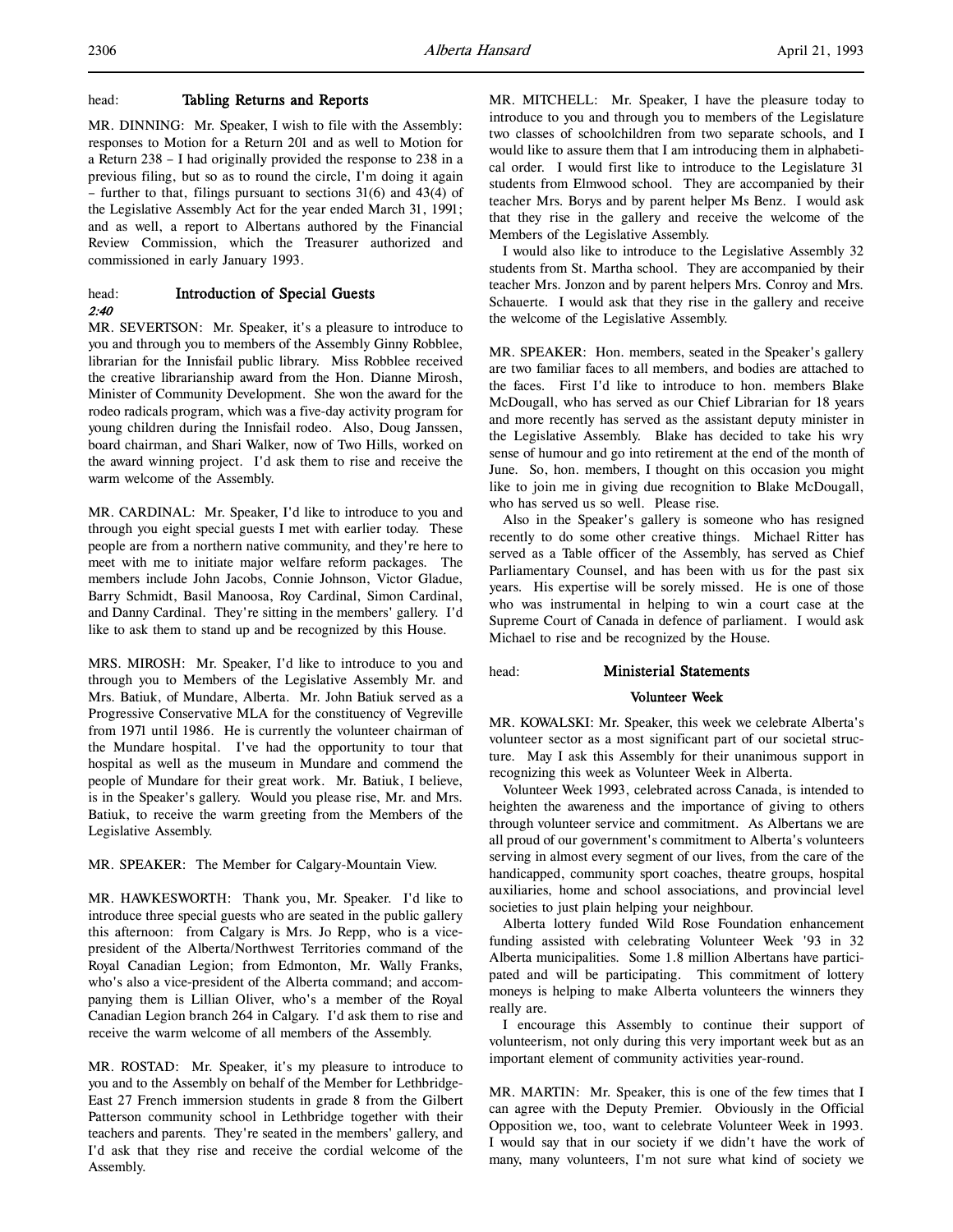l,

would have at this particular time. Of course, in complimenting the volunteers, as I said to my constituency association a couple of weeks ago, volunteers get a lot out of participating too, so there's a quid pro quo. Certainly it's a very important part of our society.

I want to stress, though, Mr. Speaker, that there are volunteers that don't want to be volunteers in the areas that they are in, even though they're doing good work. Surely one of the things in this Assembly that we should be working towards is the elimination of food banks and some of the other things that volunteers are involved in, because they don't want to be. They want to work themselves out of that business.

Now, I notice that there are some other things going on, but I will conclude by saying, Mr. Speaker, that these people in the volunteer sector might be a little bit communistic, though, because they work for approximately the same wage. I think we should check into that.

# head: Oral Question Period

# MLA Remuneration

MR. MARTIN: Mr. Speaker, recently we've had a lot of bad news. People are reeling all over this province from layoffs. We notice the job losses announced by school boards; 1,200 at AGT, which wasn't supposed to happen when we privatized it, we were promised; 600 at Woodward's; another 40 today at the University of Alberta. Obviously these people and many other Albertans are very concerned about their future. I contrast that with what's going to happen here in this Legislature when we have a number of people retiring either voluntarily or after the next election. There will be generous severance packages and a generous pension package. That will not happen to other ordinary Albertans. As I say, the contrast couldn't be greater. People want some leadership, and they want some fairness coming from this Legislature. My question to the Premier, because it is a very important symbol, is simply this: will the Premier act to reduce the pension benefits payable to MLAs and cabinet ministers who leave this Legislature before or at the next election?

# 2:50

MR. KLEIN: Mr. Speaker, there was oral notice given relative to pension reform legislation, and I would think that we can deal with all these issues at that particular time.

MR. MARTIN: Mr. Speaker, by the time we debate this Bill, it's going to be too late. I asked this Premier a simple question: is he prepared to say no to the people that are going to get a generous handshake, the people that brought us NovAtel and all the rest of the mismanagement? Is he going to say no to doubledipping now? Is he going to say no to lucrative pensions? Is he going to say no to the severance package right now?

MR. KLEIN: Mr. Speaker, if the hon. member is talking about the severance package that was offered to members of the public service, I'm astounded that he would be raising this issue, because it is the intention and really the tone of the ND opposition to do what we have done so well and that is to treat our public service employees with compassion and to show them dignity and respect. Rather than going in and using the brutal way, as suggested by the leader of the Liberal Party, we said that we were going to do it in the orderly way. Believe me, I'm pleased with the take-up of this package: voluntary severance, early retirement, job sharing, and so on. These are the good ways and the responsible ways of dealing with reducing the size of government.

MR. MARTIN: Well, I can understand why the Premier doesn't want to answer the question, Mr. Speaker, because this is a big political embarrassment. We've made changes to the public service pensions. That's okay; they can do that in this Legislature. What I'm talking about – and I'll make it simple. Is he prepared to cut the MLA's pensions? Is he prepared to cut the severance package? Is he prepared to do this right now in this Legislature before the next election so these people that brought us NovAtel don't get a golden handshake? Is he prepared to do that?

MR. KLEIN: Well, Mr. Speaker, the Legislature will make that decision, and the hon. leader of the ND opposition will be part of that process. [interjections]

MR. SPEAKER: Order. [interjections] Order.

#### MR. KLEIN: Thank you.

I can mention again that we have given oral notice today that we will bring in legislation that conforms with the recommendations of the Peat Marwick report. When all is said and done and providing it's not held up through needless opposition debate, those reforms will bring MLA pensions in line with public-sector pensions and will end the situation of double-dipping.

MR. SPEAKER: Second main question.

MR. MARTIN: Sometimes the new management makes the old management look good.

MR. SPEAKER: It's the second main question.

MR. MARTIN: Mr. Speaker, he will not answer the question. Clearly those people are going to get a golden handshake as they walk away.

MR. SPEAKER: Order please. Second main question. Thank you.

MR. MARTIN: Mr. Speaker, if we'd get some answers around here, then maybe we could do it.

#### Provincial Fiscal Policies

MR. MARTIN: Let's go into the second area, Mr. Speaker. We have a province, led by this government, that is frankly in financial disarray. The government's own Financial Review Commission reported that this government was hiding the true size of the deficit, something we on this side have been saying for a long period of time. It also pointed out that the government has no central administrative control or management. In a recent report the International Monetary Fund said that the deficits of a number of provinces, including Alberta, have reached unsustainable levels. The mismanagement continues. We see that by the first set of questions. Now we see that under new management they do the same old irresponsible things. We have a \$4.5 billion special warrant that passes with no accountability for spending in this Legislature. My question is simply this: how can the Premier justify this totally irresponsible method of dealing with the finances of the province?

MR. KLEIN: Well, Mr. Speaker, I don't think it was irresponsible to obtain the voluntary services of a highly respected individual like Marsh Williams, the former CEO and president of what was then Calgary Power, to bring together a team of nine of the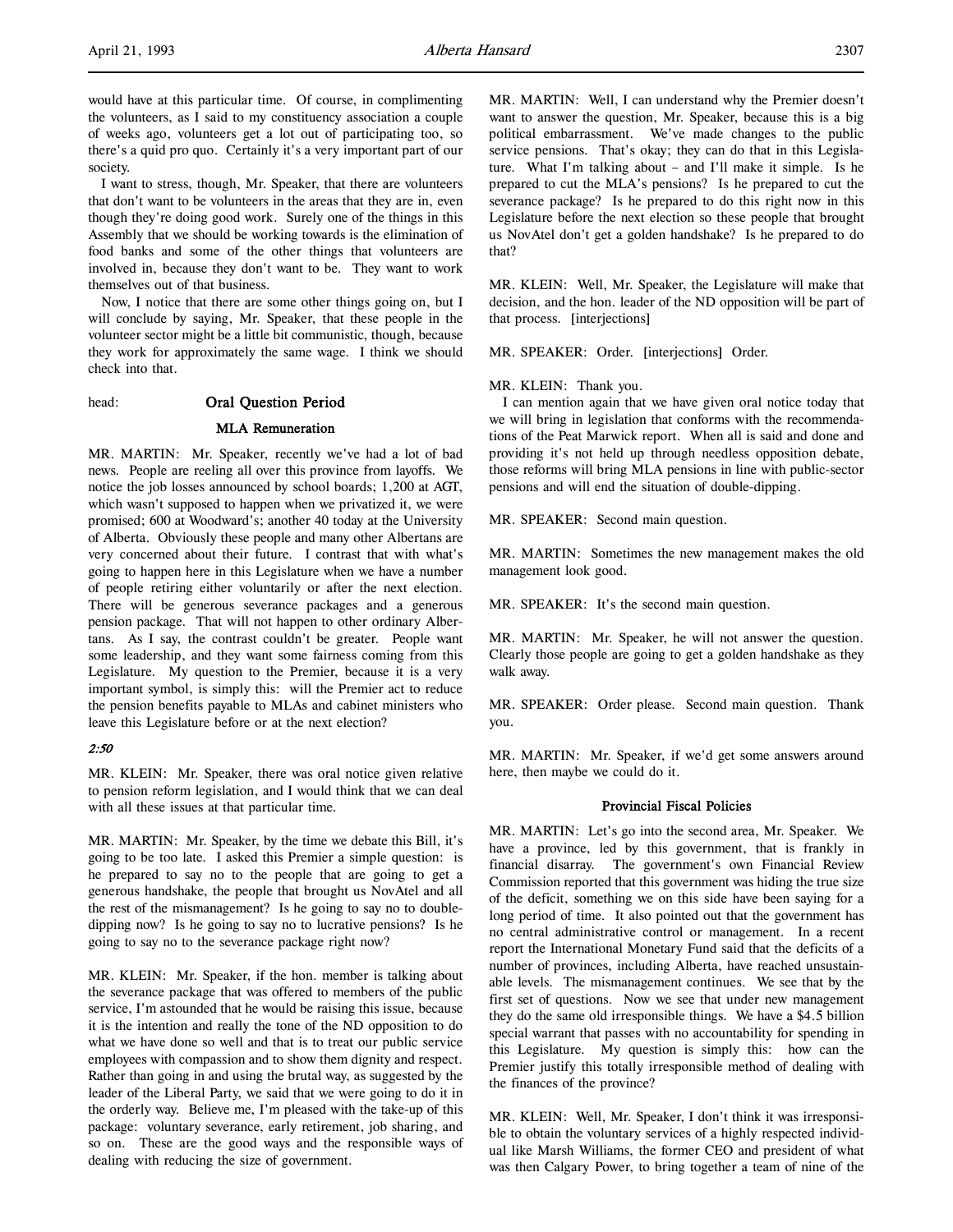best financial minds in this province to pour through our books and to bring forward an honest accounting of this province's financial picture and then to lay that out.

Moreover, Mr. Speaker, it's not the report itself. It's what we do with the report. I have a document I would gladly table. It's a public document, and this is the government's response to those recommendations. It would be a sin to simply receive that report and put it on the shelf. The financial plan that will be coming before this Legislature will include the government's response and our willingness to accept most, if not all, of those recommendations.

MR. MARTIN: Mr. Speaker, the sin is the way this government handles public business. This government spent \$250,000 to find out what we've been telling them all along. Imagine: a new government that had been around the table had to get some independent people to tell us that we had a problem.

Now, the Premier says: well, this is new management. I would remind this Premier that he's been in office since December, and since he's been in office, the deficit has increased by roughly \$1.1 billion, while he glad-hands and sits and does nothing about it. My question to the Premier is simply this: why hasn't he done the responsible thing, explain to this Assembly why there has not been any budget or at least an interim supply Bill to deal with the finances of this province?

MR. KLEIN: There was an appropriation Bill, Mr. Speaker, in the February sitting of the Legislature. If the hon. Leader of the Opposition will just stay tuned, be patient, you will see a budget and a good budget.

MR. MARTIN: Mr. Speaker, we haven't had a budget for over a year and a half. We're not even on interim supply Bills; we're on special warrants. As he sits there and glad-hands and fiddles, the deficit is getting worse. Then we won't have a budget. We'll go into an election. That's the reality. My question to the Treasurer is: how can he allow this government to spin out of control while bankrupting future generations? That's what's happening.

MR. DINNING: Mr. Speaker, I believe the hon. member was in the Assembly in early February when I stood before this Assembly and informed the Assembly that the House would not be sitting before March 31 and that what was required in order to pay for schools and hospitals and running our universities and colleges would require a special warrant and that we would be introducing that special warrant before March 31. There wasn't one single peep out of the opposition members the day that I made it clear that this is what we would do.

Mr. Speaker, the Premier has made it clear that the House will receive a budget on May 6, and you will see a full financial plan when we present that budget.

MR. SPEAKER: Edmonton-Glengarry on behalf of the Liberal Party.

# MLA Pensions

MR. DECORE: Thank you, Mr. Speaker. The Association of Alberta Taxpayers has noted what all Albertans are noting, and that is the unhappiness with the MLA pension plan. That association notes one individual in this Assembly who's 44 years of age who was first elected in 1975, and if that individual lives until that individual is 75, that person will access \$3.2 million in pension benefits. No wonder Albertans are mad. My question is this: will the Premier agree that \$3.2 million in pension benefits for this individual, this example, is grossly extravagant and needs to be scaled back along with others?

MR. KLEIN: Well, I guess, Mr. Speaker, my answer to the hon. leader of the Liberal opposition is the same as the answer I provided to the ND opposition leader, and that is that oral notice has been given to bring forth legislation that will bring MLA pensions more in line with public-sector pensions and certainly in accordance with the independent report that was so widely supported, that report by Peat Marwick.

#### 3:00

MR. DECORE: Mr. Speaker, this issue is going to separate the good guys from the bad guys. This same association of taxpayers says that some 20 individuals will, if they live until age 75, access \$28 million from the public Treasury in pension benefits. Mr. Premier, my question is very simple. Are you defending this? Are you saying that those people are entitled to get \$28 million from the taxpayers of Alberta?

MR. KLEIN: Basically, I'm saying much the same thing as the hon. leader of the Liberal Party. I'd like to quote: but Decore said he wouldn't compel his caucus to stop participating in the pension plan. It's just as rich for you as it is for anyone else, hon. member. I quote: and he said it's unlikely a new pension plan with reduced benefits – which we're going to introduce – could be applied retroactively to longtime MLAs because of legal problems in making the changes. I'm telling you, what we're seeing here for the sake of political expedience is a great big flip, and there's the flop.

MR. DECORE: Mr. Speaker, this is not a funny issue. This is not an issue of humour. This can be turned back legally. My question is this: will the Premier commit today to saying that there will be retroactivity, that everybody in this House that was elected in 1989 will be affected by retroactive legislation and that those benefits will be cut back? Yes or no.

MR. KLEIN: Mr. Speaker, I'm really trying to get this member's position on pensions clear. He says very clearly: it is unlikely a new pension plan with reduced benefits could be applied retroactively. That is your comment. I reiterate again: we have here the biggest flip I've ever seen in political history, and there's the biggest flop.

#### Senior Citizens Housing

MR. MUSGROVE: Mr. Speaker, my question is to the Minister of Municipal Affairs, and it has to do with housing. The Senior Citizens Advisory Council has been getting an overabundant number of telephone calls daily about the senior citizens renter assistance grant. Now, the last information I had was that this had not been changed, but certainly some people seem to feel that it has. So I would just ask the minister if he could share with the House today whether there's been any recent changes in the renters assistance grant.

DR. WEST: Mr. Speaker, last year in the budget some \$134 million was delivered under the renter assistance and the property tax reduction credit. There will not be a change in this program, and the seniors of this province will continue to benefit from these programs. We can't get into the details of the budget, but I will assure the seniors of this province as well as all Albertans that the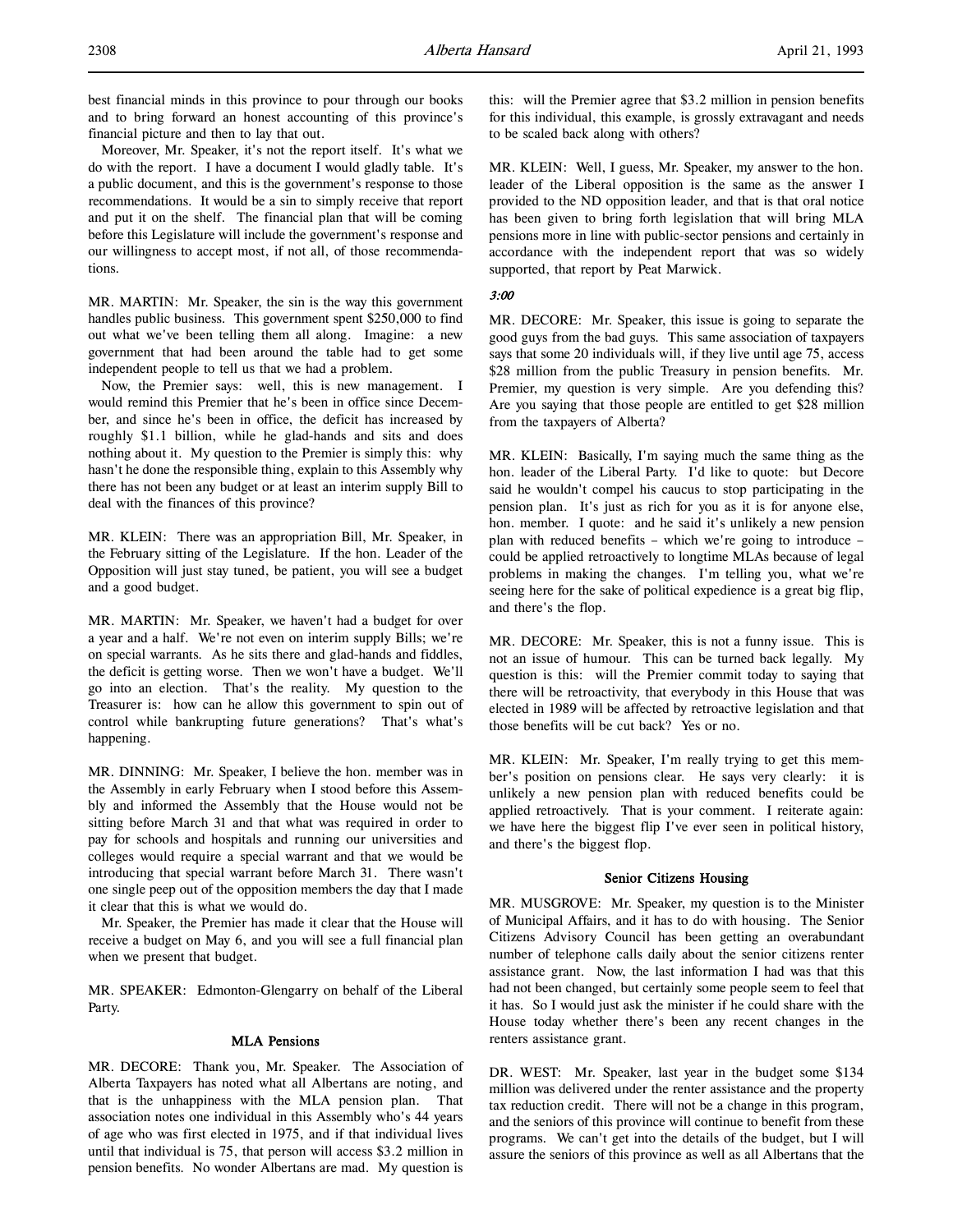Department of Municipal Affairs will be the leanest machine in this government when we get through the cuts in administrative costs within it. Then at that time we will ask all Albertans and seniors what programs they deem as a priority and to help us in looking to the reduction of budgets in the future.

MR. MUSGROVE: Mr. Speaker, there seems to be a rumour that income testing will be taking place on the benefits to seniors on renters assistance and property tax rebates. At the present time is there any change to bring in income testing?

DR. WEST: Mr. Speaker, the answer to that question is no. There is no change to this program at the present time. I accentuate that again: there is no change to this program at the present time. I appreciate the petition that was brought in and the sensitivity that this has throughout the province. May I reiterate it one more time: the senior citizens will continue to benefit from this program, and there is no direction at the present time to income testing.

MR. SPEAKER: Edmonton-Jasper Place, followed by Calgary-Buffalo.

# Environmental Protection and Enhancement Act

MR. McINNIS: Thank you, Mr. Speaker. It's now been almost a year since the Environmental Protection and Enhancement Act was passed by the Legislature and more than three years since the public consultation process began. Today the Minister of Environmental Protection announced that the government is going to take a dive. They're going to wait four more months before they proclaim the legislation, during which time Daishowa gets a new licence, Al-Pac gets an operating licence, Sunpine gets an FMA, the tire burners get permits. I would like to ask the Minister of Environmental Protection why he's decided to break faith with the Albertans who wrote this Act by allowing these projects to sneak through before the proclamation.

MR. EVANS: Thank you very much. Mr. Speaker, I'm delighted to advise this House officially, as I did earlier this afternoon, that the Environmental Protection and Enhancement Act is now proclaimed. It is now proclaimed and will be in force on September 1, 1993. This is an historic day for Albertans. It is a day that we have been working on with Albertans for the past four years to ensure that they have the best environmental legislation in all of Canada and perhaps in North America. We of course have standards under our existing legislation. Those standards are going to be brought into our new legislative package. They are there in the new regulations that will come into effect on September 1. I daresay that if the hon. member will take the time to review both the Act and the regulations, he will have every confidence, as I do and as Albertans do, that this legislation, this regulatory package will rank at the top of the heap in all of Canada and in North America.

MR. McINNIS: Daishowa, Al-Pac, and the others appreciate the delay; let me tell you.

I've got a question for the Premier, because he rode this achievement into the Premier's office. He bragged about procedural fairness, access to information, public participation, all the values in this legislation. Yet the Premier heads a government that continues to delay, delay, delay. Does the Premier not realize that in this case justice delayed is justice denied?

MR. KLEIN: Did I not hear the hon. minister correctly? I thought he just said that this thing has now been proclaimed, this SOME HON. MEMBERS: Four months.

MR. KLEIN: That was four years in the making – that's what the minister said – of meaningful public consultation and tremendous input into developing one of the most comprehensive pieces of environmental legislation anywhere in the country.

MR. SPEAKER: Calgary-Buffalo, followed by Rocky Mountain House.

#### 3:10 Administration of Justice

MR. DICKSON: Thank you, Mr. Speaker. Sir, just three months ago the Member for Camrose was the Attorney General for this province, the man responsible for the administration of justice, the man responsible for the appointment of members of the provincial court. On March 23, 1993, the Member for Camrose wrote to a judge. He was writing on behalf of a man convicted under the Criminal Code of sexual exploitation of a minor. The member recommended a suspended sentence and probation. My question: does the Premier find this action by the former Attorney General of Alberta acceptable?

MR. KLEIN: Mr. Speaker, I'm not aware of the letter, and I would like to see the letter before making comment. I like to deal with these matters in an honest fashion.

MR. DECORE: Answer the question; answer the question.

MR. KLEIN: At least have the decency to provide me with the information prior to making these kinds of things, especially when it's in written form. I think that's shabby.

# Speaker's Ruling

# Decorum

MR. SPEAKER: First off, the Chair would like to remind members that in question period it's not a matter of asking a question, then either yourself or other members of your caucus continuing to harass across the floor by just saying, "Answer the question; answer the question."

# Speaker's Ruling Privilege

MR. SPEAKER: The other problem with this matter as raised here: it seems to me that it has certain overtones of possible privilege. The Chair also must muse inwardly as to whether or not this has been brought to the attention of the Ethics Commissioner. The Chair will allow the matter to proceed but cautions the member to use due diligence. [interjections]

# Speaker's Ruling Insisting on Answers

MR. SPEAKER: Order please. Hon. Member for Edmonton-Glengarry, that's the fourth time you have yelled across to "answer the question." [interjections] Order. Order on both sides of the House.

In the meantime, your member is standing there with his mouth agape getting ready to ask a question. Perhaps he's waiting for you to stop calling. I don't know.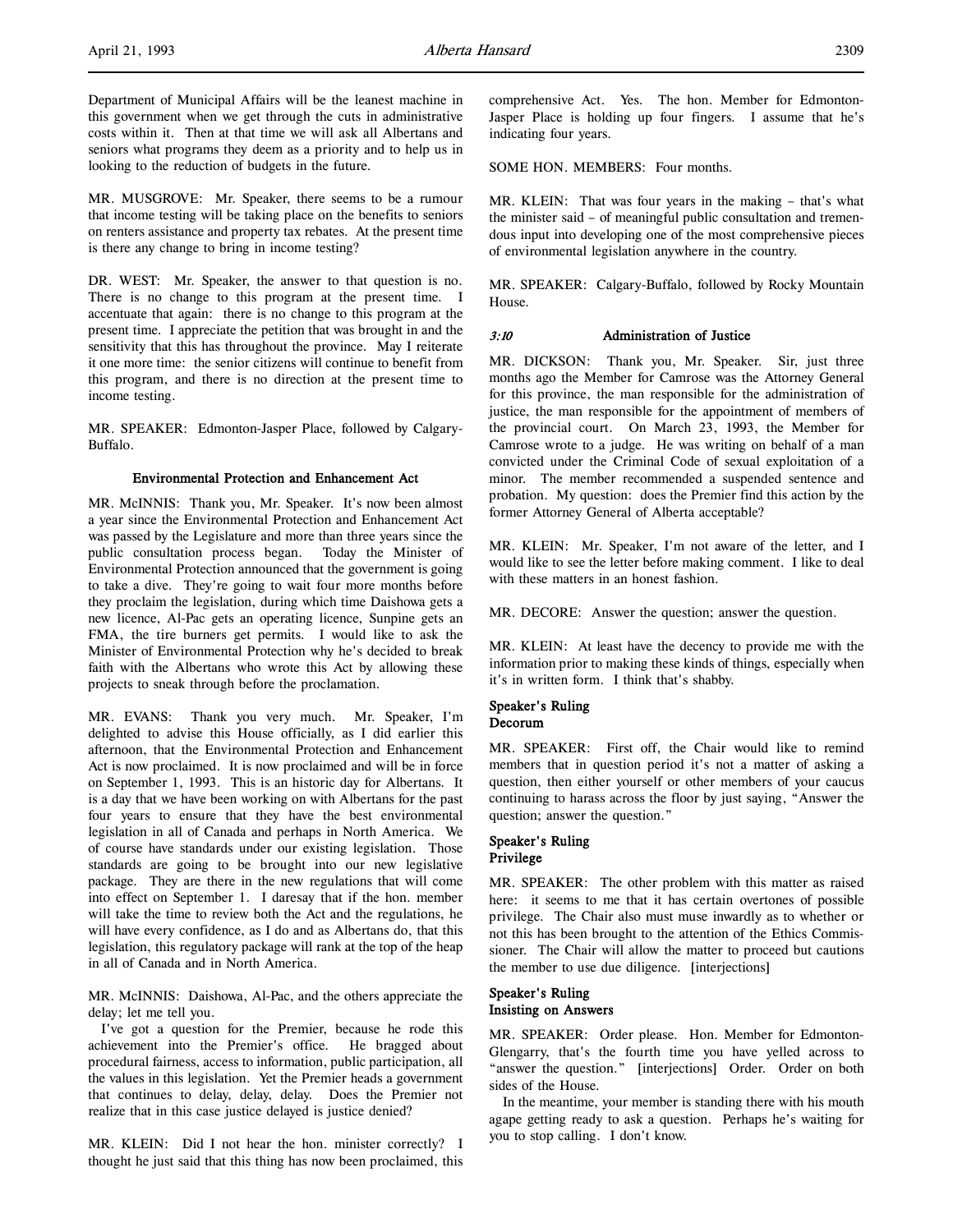MR. DECORE: Let's get some answers here.

MR. SPEAKER: Thank you, hon. member. That's five times. Calgary-Buffalo, on your supplementary question.

#### Administration of Justice (continued)

MR. DICKSON: Mr. Speaker, my supplementary question is: what steps has the Premier taken to ensure that members of the current Executive Council are not involved in either influencing or attempting to influence members of the courts in this jurisdiction?

MR. KLEIN: Mr. Speaker, members of Executive Council are honourable members – honourable members – and they know what is right and what is wrong. They don't need me to instruct them in this regard. I will have this particular matter investigated now that it has been brought to my attention.

MR. DECORE: It's not right, Ralph; it's not right.

# Speaker's Ruling Decorum

MR. SPEAKER: Thank you, hon. member. We don't need your legal judgment on this matter at this time and especially since it's not your order in question period.

The Member for Rocky Mountain House, followed by Edmonton-Calder.

#### Energy Industry

MR. LUND: Thank you, Mr. Speaker. Many people in the Rocky Mountain House constituency are very dependent on the oil and gas industry. We know that there is a much more optimistic view in the industry within the province now. As a matter of fact, meeting with the oilwell drilling association, we find that they are talking about even a shortage of trained people and a shortage of rigs. However, in the Rocky Mountain House constituency we don't see much of an increase in activity. To the Minister of Energy: could you please outline what it is that the government has done to renew this optimism within this cornerstone industry?

MRS. BLACK: Mr. Speaker, in the last four months I've spent a great deal of time working with the industry to identify some of the issues and concerns. As my top priority on taking on the portfolio, I set out an objective to try and get our industry working back to its full potential as quickly as possible. We have revamped the royalty structure for oil and gas, and we are working very hard presently to come forward with a new simplification in our gas royalty program. This program will be operational at the start of 1994.

We've also worked very hard with the industry to be able to take full advantage of the drilling season. To that extent, our Premier a couple of weeks ago announced an extension of the crude oil holiday, that was to expire March 31 of this year. We are also working with a group of industry players along with our department people to review some of the cumbersome regulations that have been put in place that have been a burden to the industry over the last while.

All this in mind, we feel that with the streamlining within the structure, our industry will realize a benefit of approximately \$25 million on an annual basis.

MR. SPEAKER: Rocky Mountain House, followed by Edmonton-Calder.

MR. LUND: Well, thank you, Mr. Speaker. The Rocky Mountain House constituency has a large reserve of gas, and I'm told that there's room for a lot of expansion there. To the Minister of Energy: what do you see in the future that may spur on some activity in this field?

MRS. BLACK: Again, Mr. Speaker, we're working very closely with the industry, and coupled with the simplification process that we're going through, in particular in the gas area – we feel that there is a tremendous amount of interest in gas.

Also, we're looking at the development this year of new market potentials for gas, in particular into the California region and last year's expansion into Iroquois and to the northeast. The development has been phenomenal. In fact, with the programs that we have put in place, we've been able to see our rig activity very, very high this year. In fact, last week I attended the drilling contractors and drilling engineers association. They are upping their forecast for this year, and it's expected that we will probably drill approximately 6,000 wells in Alberta this year. This is the highest we've had in a number of years.

In addition to that, working with the industry, I've introduced a low-productivity gas pilot project, and that will be coming on stream at the end of three months.

#### Social Assistance Policy

MS MJOLSNESS: Mr. Speaker, today there was an antipoverty rally on the steps of the Legislature where several very legitimate concerns were raised. These people today are concerned about the unemployment situation in this province, they're concerned about their children going hungry, and they are very concerned about their futures. Recently the Minister of Family and Social Services brought in some welfare reforms. We waited a long time for these reforms, and what did we get? One policy change that he has made is that no longer will people receive any notice that their benefits will be cut off. At one time they were given 30 days' notice. Now they will be given no notice at all. I'd like to ask: can the minister explain to this Assembly how he can claim to understand how difficult it is for families without jobs and on social assistance when he brings in this kind of a punitive policy?

MR. CARDINAL: Thank you very much. Mr. Speaker, I'm a little confused about the ND policies because, number one, the leader of the party wanted a balanced budget, and the second speaker spoke about the forestry industry that employs thousands of people out there, a lot of his constituents, with real jobs, and now the third member wants to make sure we have more welfare and more jobs. If that's their economic policy, it will not work.

In addition, Mr. Speaker, I have a press release here that says that the member herself agrees with many of the intentions of the strategy. I just want to tell you that no one who is needy will suffer from these strategies. It's a matter of utilizing dollars in the proper places. The three-year welfare reforms are approved in principle, which means we can be innovative in the next three years. I would challenge the member and the Liberals also to file their welfare reforms, which we can use so we can have a good system in Alberta.

MS MJOLSNESS: Well, Mr. Speaker, I don't see how you can call cutting people off without any notice an innovative idea. To me it's a punitive idea.

Mr. Speaker, another change that this minister has made is that people in their 50s and early 60s will now have to apply for their CPP benefits early. Many of them are on social assistance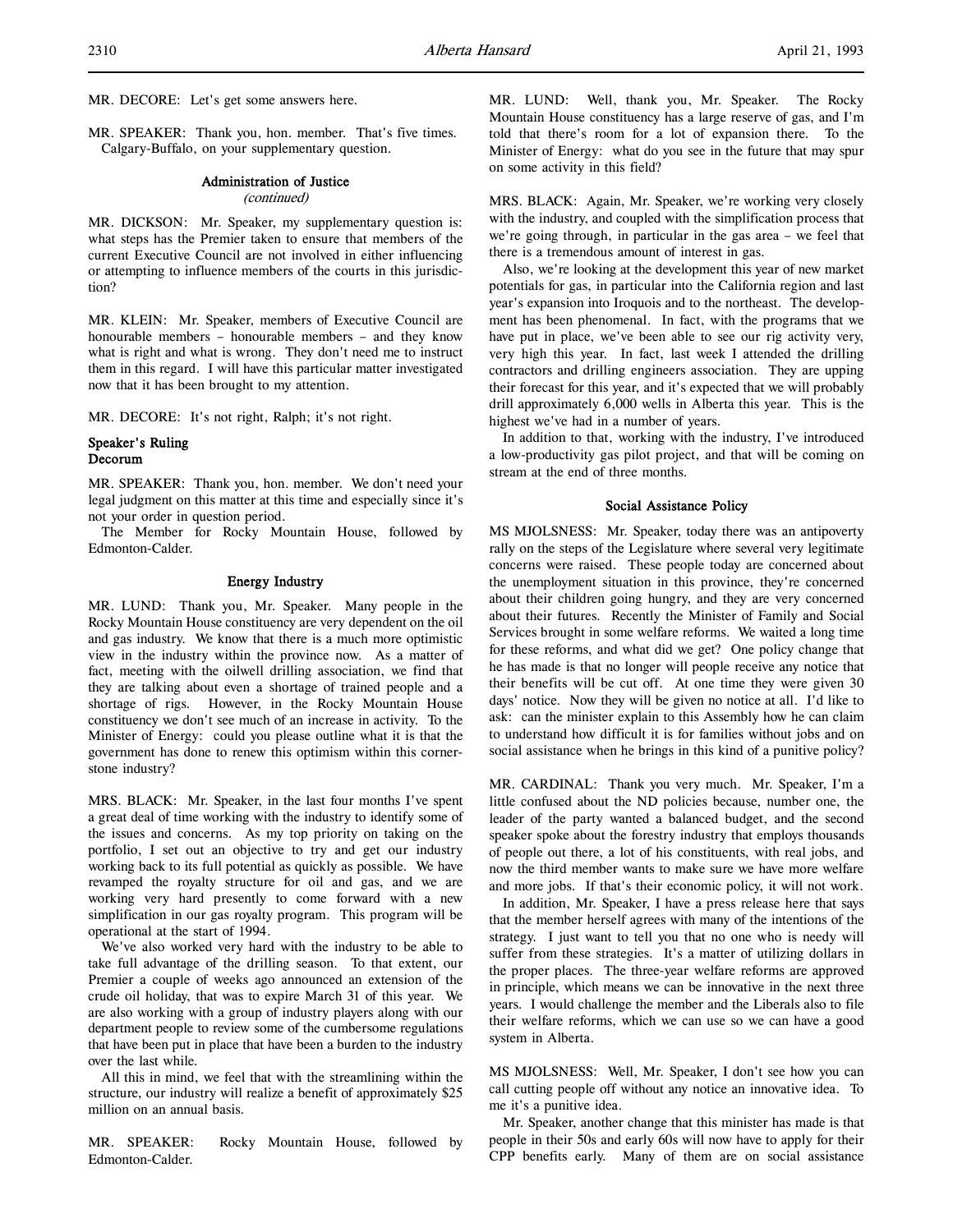because of job loss and health reasons. I'd like to ask this minister: given that these people deserve these pensions when they reach 65, how can he justify forcing them to access their CPP benefits early when we take a look at all the MLAs that are accessing their pensions? Why does he feel that he has to pick on people that are living in poverty?

MR. CARDINAL: I'd like to advise the hon. member that the plan is, again, a redirection of dollars and making sure that the dollars that are out there are utilized properly. In this particular case, Mr. Speaker, those members – and there are about 2,300 of those members – will be able to get those dollars from the federal government. Now, what we will ensure is that no one – no one – will have less dollars than they have now as when they are 65 years old. They will be supplemented by the Alberta assured income or social assistance, if necessary, to make sure that they continue the high standard of living we have for seniors in Alberta.

# 3:20

MR. SPEAKER: Edmonton-Avonmore, followed by Edmonton-Meadowlark.

### Comments by Minister of Community Development

MS M. LAING: Thank you, Mr. Speaker. My questions are to the Premier. The minister responsible for multiculturalism has shocked many Albertans with her ill-informed, irresponsible statements about immigrants to Canada.

# Speaker's Ruling Parliamentary Language

MR. SPEAKER: Order. Order, hon. member. The word "irresponsible" is not thrown around in this place, thank you.

MR. McINNIS: Well, that's not unparliamentary.

MR. SPEAKER: Directed at a member it is. Carry on.

MR. McINNIS: Raising the race issue is irresponsible. [interjections]

MR. SPEAKER: Thank you, hon. members. I think at the moment the Chair recognizes Edmonton-Avonmore, and it's been just brought to her attention. Fussy, fussy.

# Comments by Minister of Community Development (continued)

MS M. LAING: Her comments were inappropriate and dangerous, especially in hard economic times when newcomers to Alberta are being scapegoated for the difficulties people face. Instead of doing her job in multiculturalism, which is to promote equality and fairness for all, she has done just the opposite. Given that this minister does not understand the issues, how does the Premier justify not having her removed from her position as multiculturalism minister?

MR. KLEIN: Mr. Speaker, the hon. minister made certain statements, and she issued an apology, that I thought was very forthright and open. These people over here make mistakes too. They do certainly in the Liberal Party, some very, very basic mistakes, major mistakes as a matter of fact. The minister has apologized, and I have accepted that apology. I would hope that the good-thinking people of this province would accept that apology.

MS M. LAING: Well, Mr. Speaker, many Albertans in fact supported the Premier's demand for her apology, but apologizing hasn't changed this minister at all. She even admitted that the only reason she did it was because she was forced to by the reaction she received. The point is that this minister on her own didn't know that her comments were grossly inaccurate and unfair, and obviously she doesn't understand. Given that this minister's ill-founded statements have served to wrongfully harden the public mind against people different from themselves, will the Premier now fire her?

MR. KLEIN: Well, no.

#### Provincial Fiscal Policies (continued)

MR. MITCHELL: Mr. Speaker, the Financial Review Commission reported that since 1986 this government has run up debts of \$19.8 billion and has left Albertans \$11 billion in the hole. The Premier was in the Tory cabinet for the last four of the seven years that it took to implement this financial collapse. My question is to the Premier. How can the Premier expect Albertans to think that anything has changed since December 7, 1992, when we see him throwing another \$9.3 million at Gainers despite the fact that his Tories have already lost \$2.1 billion on giveaways to business?

MR. KLEIN: Well, I think that we have an interesting challenge for the hon. member. I would offer this challenge to him. Why doesn't he just take his little body out to Gainers, call all the employees together and say, "I want to shut this operation down?" He doesn't have it in him. [interjections] You go with him, Tom.

MR. SIGURDSON: Not bloody likely.

MR. SPEAKER: Appropriate language for the slaughter floor, I assume.

Could we have the supplementary, please?

MR. MITCHELL: The Premier said earlier today, as he's said on a number of occasions: wait for his fiscal plan; we're going to see it. What assurances can the Premier give Albertans that he won't employ the same kind of fiscal planning that saw Calgary's debt increase by two and a half times, from \$400 million to \$1 billion, while he was the mayor of that city?

MR. KLEIN: Well, you know, while I was the mayor of Calgary, I also watched the debt of the city of Edmonton almost triple as well under the capable leadership of the person who's now the leader of the Liberal Party. Nothing has happened. They still have a tremendous problem with their wastewater sewerage. You have to dump raw sewerage into the North Saskatchewan River. They have huge, critical landfill problems in this city that we've had to step into as a government to sort out. All of this under the great and capable leadership of Laurence Decore.

#### Education Funding

MR. PAYNE: Mr. Speaker, could I suggest, especially for the benefit of our friends in the galleries, that maybe it's time we got back to the business of government? Consistent with that interest I'd like to draw to your attention a very serious inequity problem that we have in Alberta. If I could pick two school jurisdictions,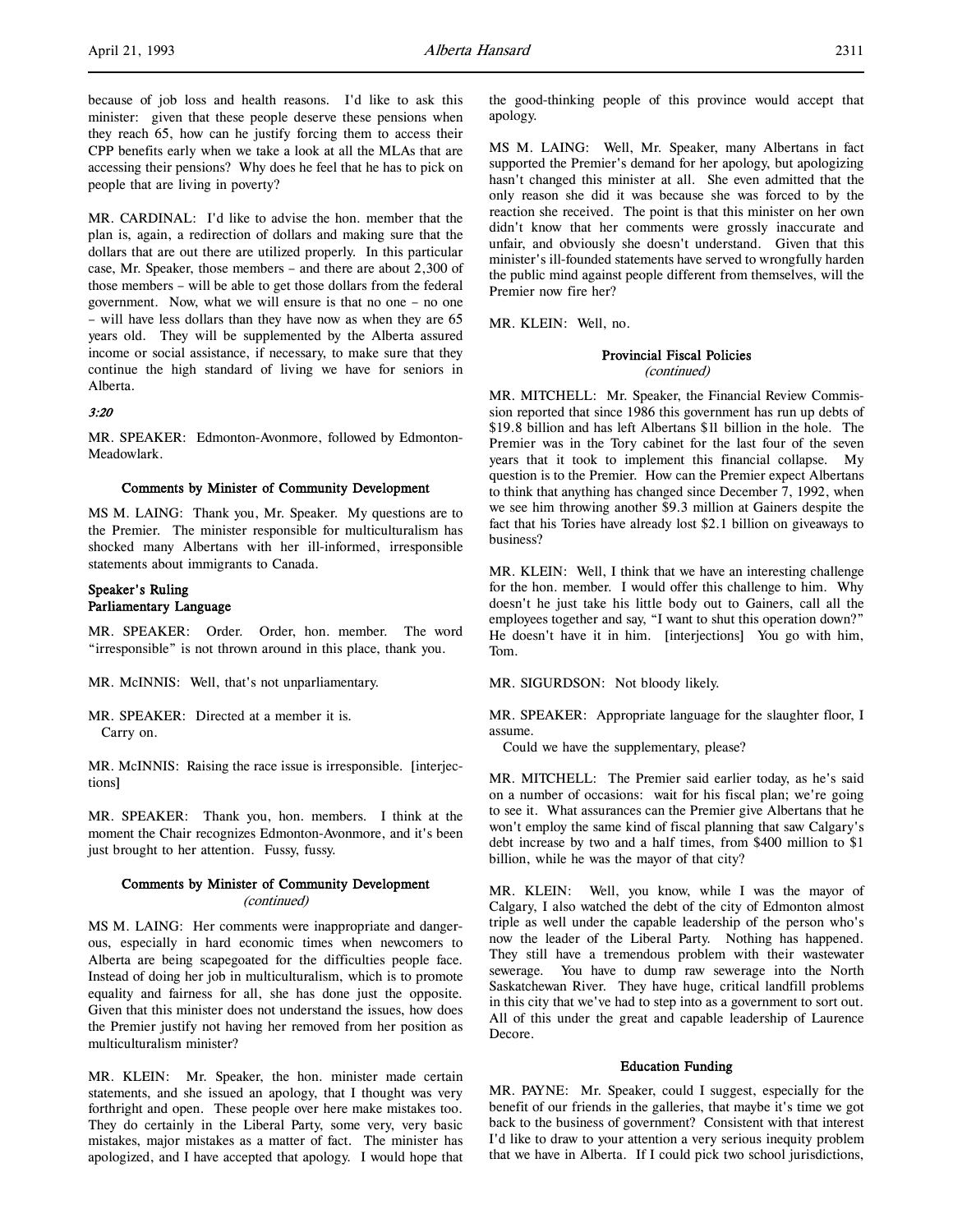in one school jurisdiction raising property taxes by one mill can raise \$2,500 per child; in another part of our province that same kind of property taxation generates \$54 per child. That's fiscal inequity.

SOME HON. MEMBERS: Shame, shame.

# Speaker's Ruling Cries of "Shame"

MR. SPEAKER: Order please. Other members of the House have been called to order for crying out the word "shame." The Chair does not appreciate hearing it from the government front bench.

# Education Funding

#### (continued)

MR. PAYNE: Now, Mr. Speaker, in fairness to the Minister of Education six days ago he did address in part this issue. Members will recall from his announcement that he indicated \$30 million of lottery funds would be directed to some of our less wealthy school boards, sort of a 6/49 band-aid to a very serious problem. In fairness, also, he did describe it as an interim solution. My question today: when is the Minister of Education going to develop a medium- or even a long-term solution to this long-standing problem? [interjections]

MR. SPEAKER: Order please. [interjections] Order. Let's at least have the minister start to get an answer out.

MR. JONSON: Mr. Speaker, the hon. Member for Calgary-Fish Creek has correctly identified a significant move recently made by the government for a one-year lottery dividend to help with this very important issue and problem of fiscal equity, or the inequity among school boards in their ability to raise per pupil moneys from local taxation. It is a firm commitment of the government that we will move towards a long-term solution regarding equity funding in the province. We want to be able to provide 100 percent payment out of the equity formula for the benefit of students and the overall school system of the province. That will be done. There has been definite commitment to look toward a long-term solution for the 1993-94 fiscal year.

MR. PAYNE: Mr. Speaker, as the minister deals with the elements of that equity grant solution, could he clarify for the Assembly just from the point of principle the ratio of urban versus rural school districts involved in this equity grant proposal that he's now cooking?

MR. JONSON: Mr. Speaker, a very important aspect of the equity payment is that it goes to those school boards that are in need. If you want to use the term, it would be the poorest school boards in the province. That is the whole principle on which equity funding is based, and that is the way the money is directed. However, I would like to note for the hon. member that significant urban centres in this province have benefited from the previous equity grant and the additional moneys this year, such as the city of St. Albert, the city of Red Deer, the increasingly urban area of the Foothills school division. Yes, Mr. Speaker, there are a number of rural school boards that have benefited significantly as well, such as the Lac La Biche school division.

MR. SPEAKER: Calgary-Mountain View, followed by Westlock-Sturgeon.

# 3:30 Senior Citizens Programs

MR. HAWKESWORTH: Thank you, Mr. Speaker. Seniors are very concerned about cuts to programs, user fees, income testing for the programs they receive. They were especially alarmed last February when the Minister of Municipal Affairs made it clear that he was definitely considering income testing and cuts in benefits. Now, in answer to a previous question earlier today, the minister said that there would be no changes to seniors programs "at the present time . . . at the present time . . . at the present time." He said it three times. How many days, months, or years are covered by the loophole qualification in the minister's phrase "at the present time?"

DR. WEST: Mr. Speaker, I believe I answered a question similar to this just a minute ago. As I say, you have that answer if you look at the Blues.

MR. HAWKESWORTH: Yes, well, we have the answer, but it's highly qualified, Mr. Speaker, and gives seniors no assurance.

Seniors built our country and fought for it. Large numbers of them now live in poverty. Many of them didn't qualify for the Canada pension plan or private pension plans, and most of them in this province make under \$15,000 a year. Yet we see today in Calgary that the board of health is being forced to consider user fees for home care. Edmonton has made reductions. That's going to hit seniors hard. So we're getting mixed messages from this government. To the Premier: what assurance can he give to seniors of Alberta that his administration will not allow cuts, user fees, or income testing for crucial seniors programs in Alberta?

MR. KLEIN: Mr. Speaker, we do have through the seniors' council a mechanism for consultation, and we have undertaken to certainly discuss with the seniors and their organizations any changes to their programs prior to the implementation of those programs.

Perhaps the member who is responsible for that council may wish to elaborate.

MR. MUSGROVE: Mr. Speaker, we hold meetings with seniors groups all over Alberta and certainly invite seniors to meet with us to discuss issues with the senior citizens. We deal with those year-round, and certainly on any issues that'll be changed we will be consulting with them.

MR. SPEAKER: Westlock-Sturgeon.

# Alberta Grain Commission

MR. TAYLOR: Thank you, Mr. Speaker. My question is to the minister of agriculture and food production. The Alberta Wheat Pool, one of the largest farm organizations in the province, called for the disbandment of the Alberta Grain Commission, which costs about a quarter million a year. They say it's a vestigial appendage, that it's of no use whatsoever to agriculture. Would the minister be able to inform the House when he will be dissolving the Alberta Grain Commission?

MR. ISLEY: Mr. Speaker, I would be correct I think in saying that in going through our new budgetary process, everything is under review. Let me also add that the Alberta Grain Commission has and continues to play a very important role on behalf of the producers in this province. The continental barley proposal that was just recently studied by the federal government, showing the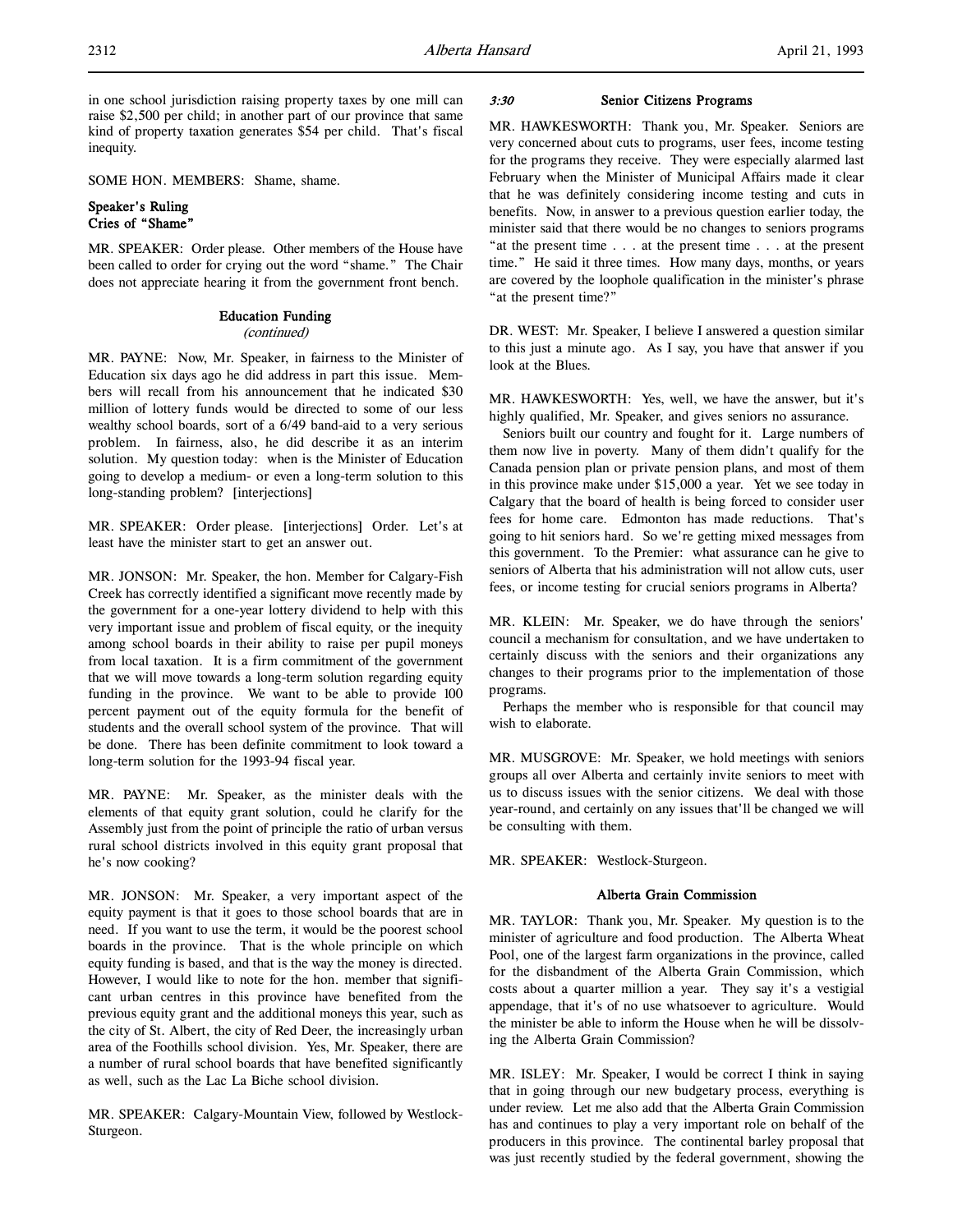potential of an additional \$65 million in income to prairie farmers, was an original proposal of the Alberta Grain Commission.

MR. TAYLOR: Mr. Speaker, the minister has a very strong imagination; I've never seen that in the past. Since the commission has only been kept open to give a job to the former Member for Stettler and the recent Member for Stettler has just resigned, why not close the commission and send the chairman back there and let him fight for his own way?

MR. ISLEY: Mr. Speaker, the hon. Member for Westlock-Sturgeon, again, does not do his research. The commission was not reopened when Brian Downey became the chairman of it. I might point out that Mr. Downey is a part-time chairman of the commission; the commission has no full-time chairman. The commission has been around serving Alberta grain producers and the western grain industry for quite a number of years under a variety of chairpersons.

MR. SPEAKER: Thank you.

Before we go on to deal with standing orders 30 and 40, hon. Member for Edmonton-Whitemud, are your guests still in the House?

Might we have unanimous consent to revert to the introduction of guests?

HON. MEMBERS: Agreed.

MR. SPEAKER: Opposed? Carried. Thank you.

# head: Introduction of Special Guests (reversion)

MR. WICKMAN: Mr. Speaker, I'd like to introduce to you and through you to the Members of the Legislative Assembly a visitor from Ontario. Myra Thompson, who is in the public gallery, is from the city of Thunder Bay, the resident city of the much respected Leader of the Official Opposition of the Ontario government. I would ask Mrs. Thompson to please stand and receive the warm welcome of this House.

MR. SPEAKER: The Leader of the Opposition, Standing Order 30 request.

# head: Request for Emergency Debate

#### MLA Pensions

MR. MARTIN: Yes. Thank you, Mr. Speaker. As mentioned before, I've requested leave to move to adjourn the ordinary business of the Assembly to discuss a matter of urgent public importance, that being the unusually generous and costly members' pension plan and measures this Assembly can take immediately to affect all members of the 22nd Legislature to bring that plan into line with other public service pensions.

Mr. Speaker, in speaking to the urgency of this, I want to suggest to you that the credibility of the whole system here in Alberta is under attack by people. Any of us that have been going door to door talking to Albertans would recognize that this is the major issue. It's tied in, of course, to a lot of insecurity that people are facing in their own lives. They look at 10 years ago: they were better off then than they are now. I mentioned all the layoffs that have occurred recently, and people aren't walking away with severance packages. Now, we've tried to get something that's fair. It doesn't have to just come from the Premier. This Legislature has to recognize that it is unacceptable the amount of dollars that some people are going to walk away with at this particular time.

Now, the Premier answers that we'll debate this in the Bill, but we can't deal with the retroactivity of dealing with the 22nd Legislature. We clearly have the legal right to do it. I think we have the moral right to listen to what the people of Alberta are saying. They're looking for leadership coming from this Legislature on this very important issue. Now, obviously we can't tell the government what sort of Bills to bring in, but certainly we can bring to the people right here that we think this is important. As I say, the credibility of the whole democratic process in Alberta is under attack because of this, Mr. Speaker. At least, I think we can have an emergency debate. If we wait, this Bill will go through. We will bring amendments in, and it will be passed. Then there'll be an election because it's very difficult to deal with it.

Mr. Speaker, the urgency is  $-$  I think it's been made clear by the Premier and, if I may say so, by the Lieutenant Governor, that we're very soon going into an election – that this could end up costing the taxpayers millions of dollars over a period of time. I say to the people in the Legislature that we must listen on this issue if there's going to be any credibility for the democratic process at all. If we want to get rid of some of the cynicism, if we want other people to tighten their belts, if we want to say that we have a fiscal problem, the leadership has to come from here or we have no credibility. How else are you going to get Albertans to get behind some tougher measures that any government may want to bring in if we don't listen to people on this very important issue?

So I say, Mr. Speaker, the issue is that this is a symbol; it's a lightning rod. If we don't at least debate it in this Legislature right away in terms of the retroactivity and not the Bill that may be coming later on, then I don't think we're doing our job as legislators.

So I think there is urgency. I think the credibility of the system itself is under attack. That is the urgency here.

#### 3:40

MR. DECORE: Mr. Speaker, I rise to support the motion. The issue of pensions dogs every MLA at every meeting that every MLA attends. At least, that's my experience, and that's the experience of the caucus members of the Liberal Party. This is an issue that must be dealt with. This is an issue that was dealt with by the Legislature, benefits given by the Legislature. Clearly, the legal opinions show that the matter can be dealt with by the Legislature and scaled back. A mistake has happened. What we need to do is admit the fact that there has been a mistake and take action.

Mr. Speaker, there is immense public interest in this issue, immense desire to have this Assembly deal with it. It's clear from the answers that were given in this Assembly today by the Premier that a key issue, the issue of retroactivity, is not intended to be dealt with, that this matter will not see the scaling back of the major issue that Albertans want dealt with. It's timely and proper, and I think that we have to hear those pleas from Albertans and deal with them accordingly.

Thank you.

MR. KOWALSKI: Mr. Speaker, under Standing Order 30 in the Standing Orders of the Legislative Assembly of Alberta the purpose for waiving the ordinary business of the Assembly is a question of urgency. It's very, very clear under Standing Order 30(2) that Mr. Speaker will rule on the question of urgency of debate. Under Standing Order 30, should Mr. Speaker rule in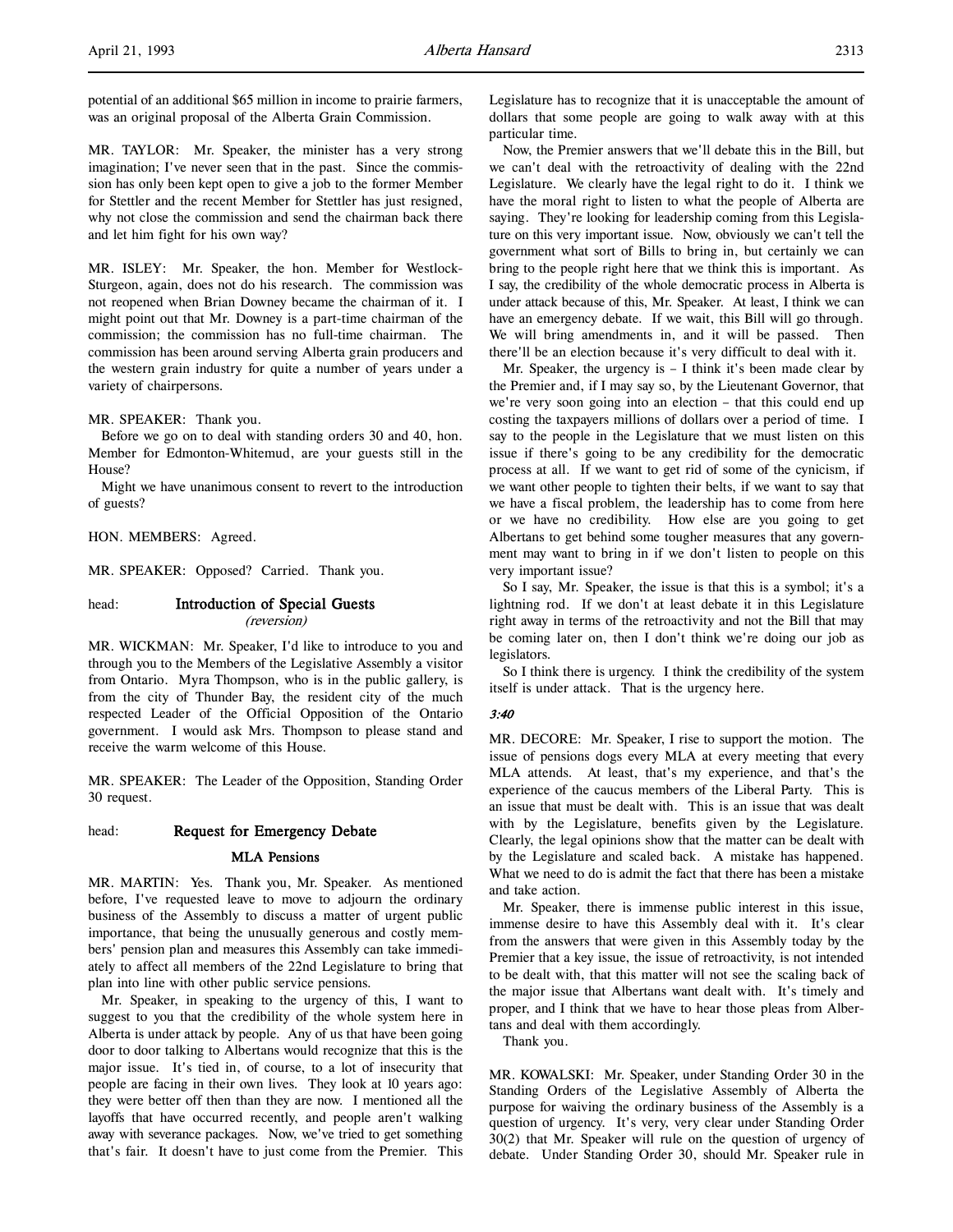This matter is of significant importance not only to the men and women who serve the people of Alberta and who happen to be housed in either the ND caucus or the Liberal caucus but is a matter of considerable importance to those men and women who serve in the government caucus. That is why earlier today the Government House Leader rose and gave oral notice of Bill 62, MLA Pension Plan Amendment Act, 1993. In recent weeks the Government House Leader indicated that it would be the intent of the government to bring forth pension amendments, and it would be the intent, and all hon. members have heard the Premier indicate that it's certainly the hope, that the Legislative Assembly would deal with this matter at this spring session. Now, Mr. Speaker, it is only speculation as to whether or not the Lieutenant Governor is right or wrong. As I already informed the House leader of the ND caucus approximately an hour and fifteen minutes ago, my agenda has us sitting here through to July 7, 1993.

We not only want to introduce a Bill dealing with this matter; the Government House Leader has already given oral notice of the introduction of such a Bill. It'll be our intent to table such a Bill. Once a Bill is tabled, we will have first reading of the Bill. We will have second reading of the Bill, in which all hon. members who will choose to participate can participate for up to 30 minutes. Following that the Bill will move into committee, and all hon. members may participate as often as they want with as many amendments as they want. Then we will move to the third stage.

What I'm trying to point out is that this matter is on the government agenda. It is a matter of considerable concern to all men and women of the Legislative Assembly, but it is not a matter of urgent importance today. Should Mr. Speaker rule in favour of hearing this under 30(2), there would be no decision made today. It is the intent of the government to have a decision made with respect to this particular Bill. We've already given oral notice of it. So, sir, I would ask that the decision be that this is not a matter of urgent debate today on the matter of urgency. We've already planned to deal with it in this session, Mr. Speaker.

MR. SPEAKER: The hon. Member for Edmonton-Norwood, the Leader of the Official Opposition, has indeed given notice pursuant to Standing Order 30, and the requirements of notice were met earlier today, very early in the morning.

The Chair and indeed the entire House are aware that earlier in today's proceedings the hon. Deputy Premier, the Member for Barrhead, gave oral notice of the introduction of Bill 62, Members of the Legislative Assembly Pension Plan Amendment Act. It would seem, therefore, that ample opportunity will be given to all members as the Bill passes through its various stages in the House, especially with second reading being devoted to the debate of the principles of the Bill, and hopefully lots of time made available during committee stage of the Bill. The hon. Member for Edmonton-Norwood had ample opportunity during question period to raise the matter with the Premier and the government and, in fact, made that the substance of his first question of question period. Later, the hon. Member for Edmonton-Glengarry, the leader of the Liberal Party, also raised the same issue in terms of his questions to the Premier and the government today.

As pointed out by the Government House Leader, under Standing Order 30 one does need to read further down to subsection (6), which reads, "An emergency debate does not entail any decision of the Assembly," and while indeed it may be very useful for members to be able to vet their opinions, that is the concern here.

Really, what we have here – because the issue was addressed in question period and the fact that the oral notice of the Bill was given and it's the Chair's assumption that the Bill indeed will be introduced tomorrow perhaps or very soon, indeed the motion as brought forward at this time fails to meet the test of urgency under Standing Order 30.

A request under Standing Order 30, Edmonton-Meadowlark.

#### Sales of Provincial Assets

MR. MITCHELL: Thank you, Mr. Speaker. My Standing Order 30 requests that we adjourn debate to discuss the urgent matter arising out of the manner in which Alberta Energy Company shares were sold over the weekend and the implications of this exercise for fairness to Albertans and for security in the manner in which this government is selling assets of the heritage savings trust fund. As we all know, late last week the Provincial Treasurer announced that the Alberta government would sell off its 36 percent stake in the Alberta Energy Company through a public share offering in order to use the anticipated \$274 million to pay down the provincial debt.

There are two problems with the manner in which this was done, Mr. Speaker. One, only 40 percent of the available shares were set aside specifically for Albertans, and this exception was in effect only from the time of the announcement on Friday, April 16, until 7 a.m. on Monday, April 19. This, we believe, was inadequate notice for those Albertans who did not have access to a stockbroker over the weekend. This includes a significant number of Albertans who would have been interested in purchasing only a small number of shares and who may not be active traders otherwise in the stock market. In essence, we would argue that this shortsighted action excluded average Albertans from having a fair chance to purchase Alberta Energy Company shares.

The second problem, Mr. Speaker, is that the province's stake in Alberta Energy Company was sold without any evidence of a coherent plan for getting the province's spending under control. In the absence of such a plan properly conceived and properly implemented, there exists a profound danger that this initiative is just a quick fix by a desperate government two weeks before an election to grab some money, to pump cash flow into the general revenue fund to make the books look better before they call their election.

The urgency, Mr. Speaker, in our motion comes because of this desperation. We have no way of knowing, but we can certainly anticipate that this government may well bring more assets from the heritage savings trust fund to the table as early perhaps as this Friday afternoon to be sold in some haphazard way that may exclude any number of Albertans from a fair chance to buy the shares and that may simply represent a further quick fix to this government's financial woes.

Why we want to adjourn debate this afternoon to address this issue is to consider two questions: one, ground rules that will ensure fairness for all Albertans in future sales of assets of this nature; two, the need for a very important precondition to be placed on selling the assets of the heritage savings trust fund to pay down the debt. We believe they must be sold to pay down the debt, but Albertans must be given a demonstrated, properly conceived fiscal plan to get spending under control, and they must see that that plan has been effectively implemented.

#### 3:50

All they have seen to this point, Mr. Speaker, is that nothing has changed. If there were change in this government, we wouldn't have seen \$9.3 million into Gainers, we wouldn't have seen \$50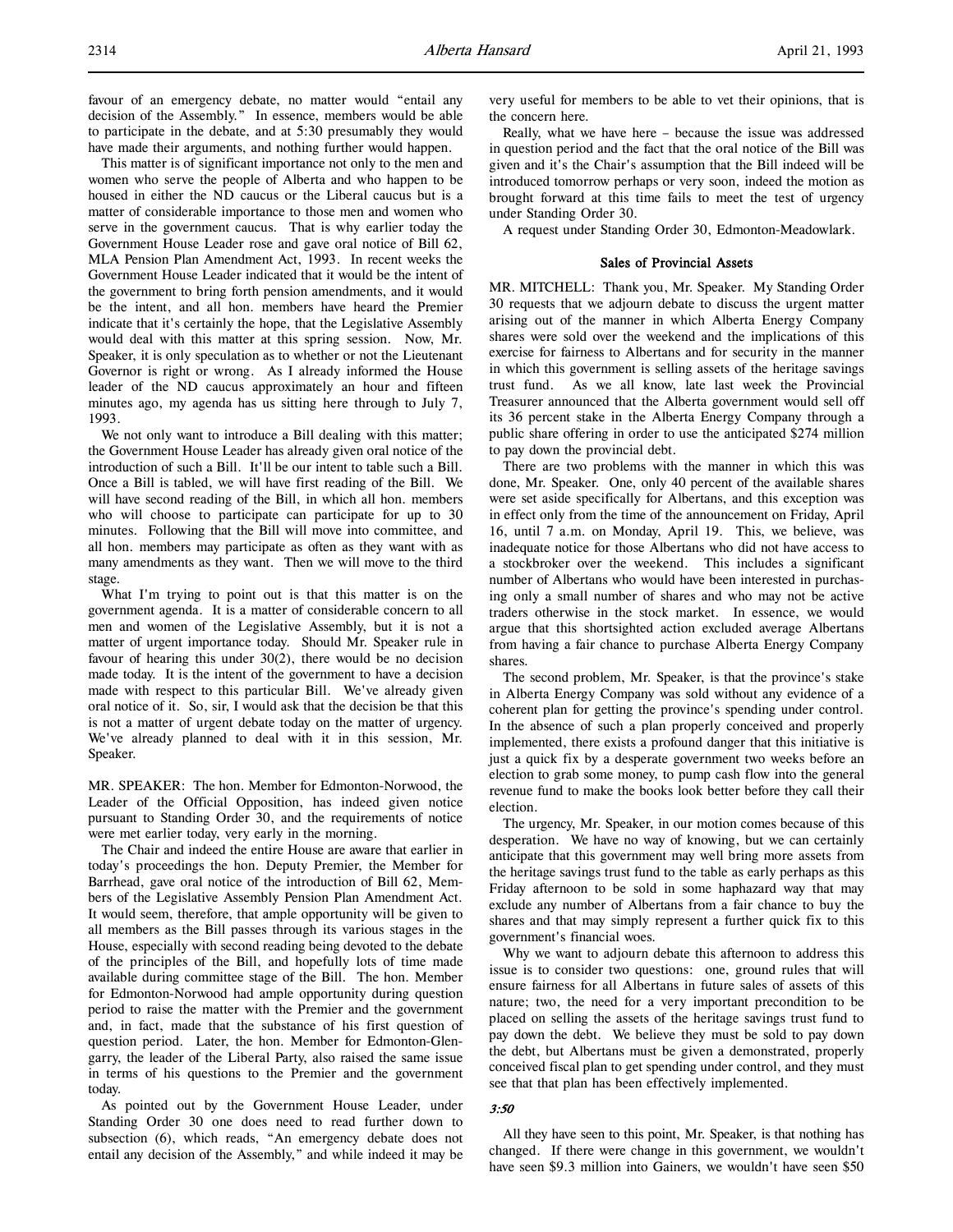million into Canadian – they had their chance – we wouldn't have seen \$4.5 billion in special warrant spending without legislative approval, we wouldn't have seen five quasi-cabinet positions created with \$24,000 a year and a car for friends of the Premier and supporters of the Premier during his leadership.

Mr. Speaker, these are the reasons why we believe that this issue is of urgent and pressing necessity and deserves the immediate attention of this Legislative Assembly.

MR. DINNING: Well, Mr. Speaker, speaking to Standing Order 30, which is "a matter of urgent public importance," I'm not convinced that the hon. member has made a case for urgency, given the earlier notice that we have given this afternoon to the Assembly of a number of things: one, that we would be introducing amendments to the Financial Administration Act, and I gave oral notice of our introducing that Bill in the very near future; secondly, as I've done outside of this Assembly, I have confirmed again inside the Assembly today that the government will be bringing forward a full budget on Thursday, May 6. We will in that budget be laying out the government's fiscal plan as well as a four-year plan to eliminate the provincial government's annual deficits. I think that all hon. members will see that in that plan there is a process and an intention to do exactly what the hon. member has called for: get our spending under control; take the advice of the Financial Review Commission, indeed take the advice of all Albertans, that we get our spending in line with our revenues.

Immediately thereafter, Mr. Speaker, there will be opportunities for all members to debate this important motion and, in fact, to be able to make a decision on the kind of motion that the hon. member is bringing forward. There will be 39 days of Committee of Supply debate. I'd just take the advice of the hon. member to the left here. Perish the thought that this Assembly might be sitting through the time that the chuck wagons are rolling in Calgary, but if that's the business that must be done, then the business will be done.

As to urgency, Mr. Speaker, I think we'll have an abundance of opportunity in the very near future to not only discuss this important issue but to make a decision as a Legislative Assembly.

MR. SPEAKER: Once again, as was the case with the Leader of the Official Opposition, the Member for Edmonton-Meadowlark has given appropriate notice under Standing Order 30, and the requirements of notice have been met. This must indeed always be read into the record.

The Chair has sympathy for the difficulties of opposition parties, with the reconvening of the Legislature, of not knowing what specifically would be introduced via oral notice for the Order Paper. That is a bit of a challenge to say the least. One can certainly make educated guesses, and I know that indeed all members of this House are very good at doing that kind of an exercise. Nevertheless in this kind of a situation it would be very difficult for members in opposition caucuses to fully anticipate what would be now in effect for tomorrow's Order Paper.

Having said that, however, the Chair also has had some difficulty with respect to the wording of the request for Standing Order 30 in this case. The Chair has had difficulty in construing the member's request as a matter of urgent public importance when the specific issue of the sale of Alberta Energy shares is an event that has now passed. The Chair also has sympathy for the comments made by the Member for Edmonton-Meadowlark with regard to the degree of notice that was available over a weekend.

However, with the notice given to the Chair by the member, again the Chair can find no specific definition of what is, quote, sufficient notice, close of quote, and is not aware that the govern-

Again, as with respect to the matter raised by Edmonton-Norwood, there are indeed opportunities during question period both today and on future occasions for the matter to be raised. The Provincial Treasurer has also pointed out that Bill 63, Financial Administration Amendment Act, was given oral notice today, which, I take it, then gives opportunity for this issue to be raised at the various stages of that Bill.

So accordingly the Chair finds that this motion has not met the test of urgency and therefore will not allow debate to proceed under Standing Order 30.

# head: Motions under Standing Order 40

MR. SPEAKER: A request under Standing Order 40. The Member for Rocky Mountain House.

# World Figure Skating Championship

MR. LUND: Thank you, Mr. Speaker. In speaking to the urgency of the matter, Mr. Kurt Browning won for the fourth time the mens' world figure skating championship on March 11, 1993, in Prague, Czechoslovakia. This is the first opportunity that we've had to bring this before the House, so on the point of timing I would urge that we proceed with this.

MR. SPEAKER: The request is for urgency. Those in favour of allowing the matter to proceed, please say aye.

#### HON. MEMBERS: Aye.

MR. SPEAKER: Opposed, please say no. Carried unanimously. Thank you.

Rocky Mountain House.

#### Moved by Mr. Lund:

Pursuant to Standing Order 40 be it resolved that the Legislative Assembly of Alberta congratulate Mr. Kurt Browning, of Caroline, Alberta, upon winning his fourth men's world figure skating championship, and be it resolved that the Speaker of the Legislative Assembly convey this congratulatory message in his usual manner.

MR. LUND: Thank you, Mr. Speaker. I would like to recognize once again the remarkable accomplishments of this very fine young gentleman. Last month in Prague Kurt Browning skated one of the greatest performances of his career. He held the crowd spellbound and finally emerged as the 1993 world figure skating champion. For most of us to win one world championship would be a tremendous accomplishment, and we would cherish it I'm sure for the rest of our lives.

I encourage you to ponder for a moment and reflect upon the enormity of Kurt's accomplishments. This 26-year-old gentleman from Caroline has won the Canadian championship four times and now the world championship four times. This is an absolutely outstanding accomplishment. Because Kurt is such a consistent performer, I guess we kind of take it for granted that this is what he is going to do. Kurt's accomplishments have come with a great personal discipline and sacrifice, sacrifice on the part of his parents as well, particularly in his younger years as he was training. He's always been very cognizant of the responsibility of someone that is such a celebrity. He has been a role model to tens of thousands of people and continues to take that very positive role even in this current position.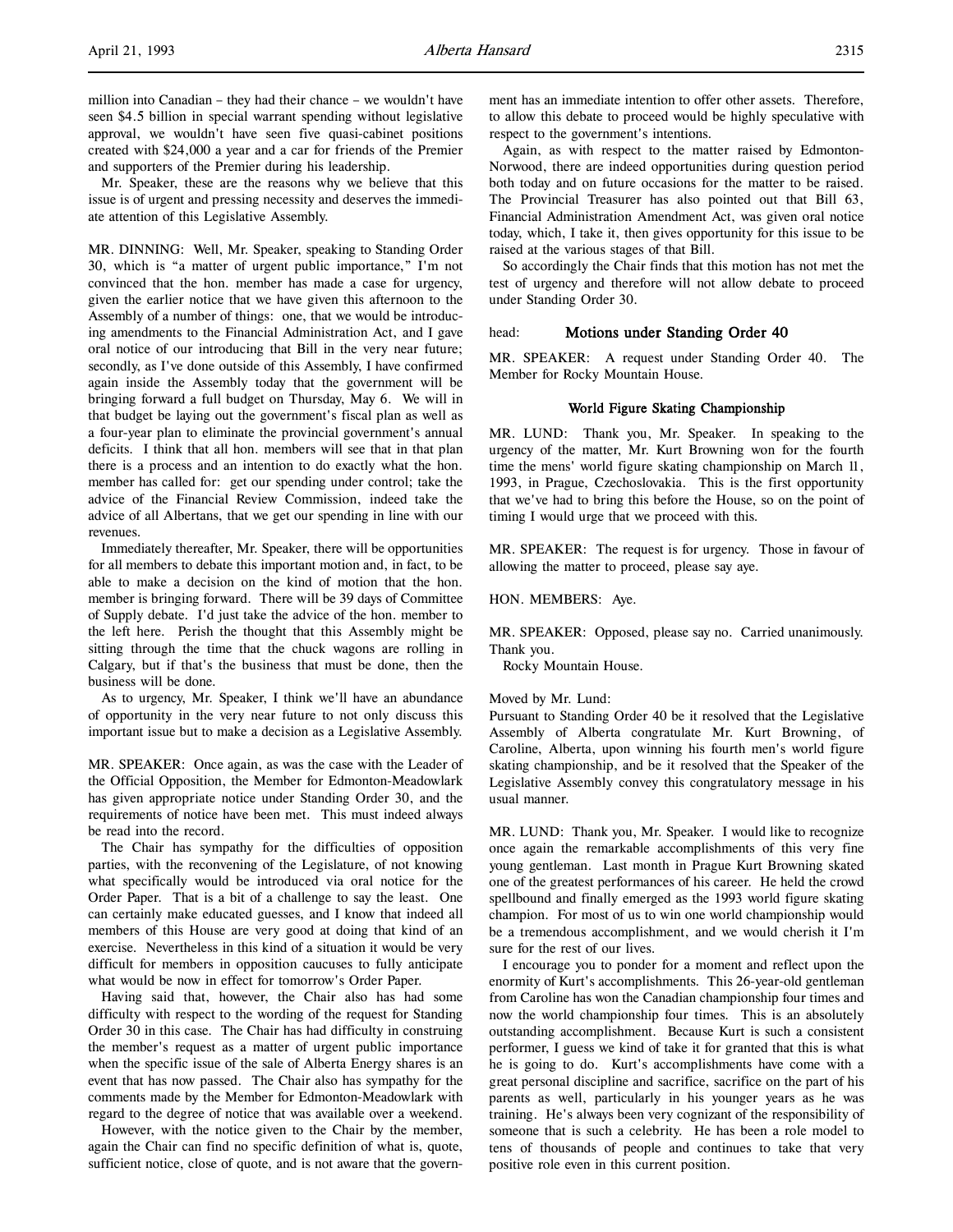I'm very proud to have such an outstanding individual from the Rocky Mountain House constituency. He's been a tremendous ambassador for the constituency and for Alberta and, for that matter, for our whole nation. Kurt is definitely a winner. He exemplifies many of the common traits that we see in Albertans – strength, courage, discipline, the hard work ethic – and is a perseverer.

It's with tremendous pride that I acknowledge his accomplishments once again today and urge the Assembly to give unanimous consent to this resolution.

Thank you.

4:00

MR. MAIN: I would endorse the Member for Rocky Mountain House's motion today, Mr. Speaker. I appreciate him bringing it forward as the member of the Legislature representing the constituency in which Kurt's birthplace is. I, however, represent an Edmonton constituency, and as a member of the Royal Glenora Club at which Kurt has trained for many, many years and as a friend of Kurt's, I would like to add my words of congratulation as well. Although Kurt has moved to Toronto to continue his training and is training under a different coach and feels perhaps as a Torontonian, I know that those of us who live and reside in Edmonton and those who know Kurt personally will always view him as an Edmontonian, despite the fact that I'm sure my learned colleague from Rocky Mountain House views Kurt as a resident of Caroline.

My most vivid picture of Kurt Browning, an image which makes this fourth world title all the more impressive, is having seen him in the locker room following his back injury prior to the Winter Olympics, when he was bent over looking like an individual who might not walk again, never mind skate, never mind win a world championship. Through diligence, hard work, and with his athletic trainers and his own personal intestinal fortitude, Kurt came back from that debilitating injury, and although his performance at the Olympics was not one that he would want or cherish, it demonstrated an inner courage and an ability on the physical level that I'm sure many of us find incomprehensible. To move from there and go on to recapture his world crown and now to be poised for I am sure a gold medal performance in Lillehammer in the upcoming Winter Olympics is testament to the great contribution this young man has made not only to his own sport but to athletics in general, to our community of Edmonton, to Caroline, to the province of Alberta, and to the nation of Canada.

I urge members to heartily endorse this motion brought forward by the Member for Rocky Mountain House.

MR. SPEAKER: A call for the question?

HON. MEMBERS: Question.

MR. SPEAKER: All those in favour of the motion as proposed by the hon. Member for Rocky Mountain House, please say aye.

HON. MEMBERS: Aye.

MR. SPEAKER: Opposed, please say no. Let the record show the motion carried unanimously.

head: **Orders of the Day** 

# head: Government Bills and Orders head: Committee of the Whole

[Mr. Schumacher in the Chair]

MR. CHAIRMAN: Order please. The Committee of the Whole will come to order.

# Bill 41 School Amendment Act, 1992

MR. CHAIRMAN: Bill 41 received second reading on June 29, 1992. The Chair would invite the Minister of Education to introduce it to the committee.

MR. JONSON: Mr. Chairman, it's good to be back in the Legislature and to be dealing with this very important piece of legislation. I would like to start off by just mentioning that seated in the members' gallery this afternoon are a number of individuals from my department and a number of individuals representing the interests of Francophone parents and students in the province. They, among many, many other people, have been very instrumental in reviewing this piece of legislation over the past number of months.

Mr. Chairman, you have before you the government amendments to Bill 41. They have been distributed, and I hope all hon. members have a copy. I would like to take a few minutes to provide an overview of the amendments that are being proposed with some reference to the original Bill 41. I hope, Mr. Chairman, that you will allow some latitude in this regard because it is a certain period of time since this was last before the House.

# Point of Order Opportunity for Debate

MR. PASHAK: Mr. Chairman, a point of order.

MR. CHAIRMAN: Order please. The hon. Member for Calgary-Forest Lawn is rising on a point of order.

MR. PASHAK: I hope it's a point of order. It's just that we just received copies of these rather extensive amendments today, and it's very difficult, I think, for us to assess them. Could they not have been provided to us at an earlier date, or is there some way that the minister is prepared to take into consideration the fact that we just received these maybe by giving . . .

MRS. GAGNON: Mr. Chairman.

MR. CHAIRMAN: The hon. Member for Calgary-McKnight on the point of order.

MRS. GAGNON: Yes, thank you, Mr. Chairman. I have the same concern. I doubt that there'll be any problem with the amendments, but they were just given to us about 10 minutes ago. They seem to be quite extensive. I wonder if at the very least the minister could not split the amendments to Bill 41 so that we could deal with them section by section. We have not had time to consult with anyone nor to prepare a response to these suggested amendments.

# MR. CHAIRMAN: Order please.

On the point of order. As far as splitting is concerned, I believe it's within the committee's purview how they wish to deal with these amendments, whether they want to deal with them singly or as a package as far as debating and voting on it. So the Chair is certainly in the hands of the committee. There's been a suggestion made that these amendments be dealt with individually. Is there any other point of view on that suggestion?

The hon. minister.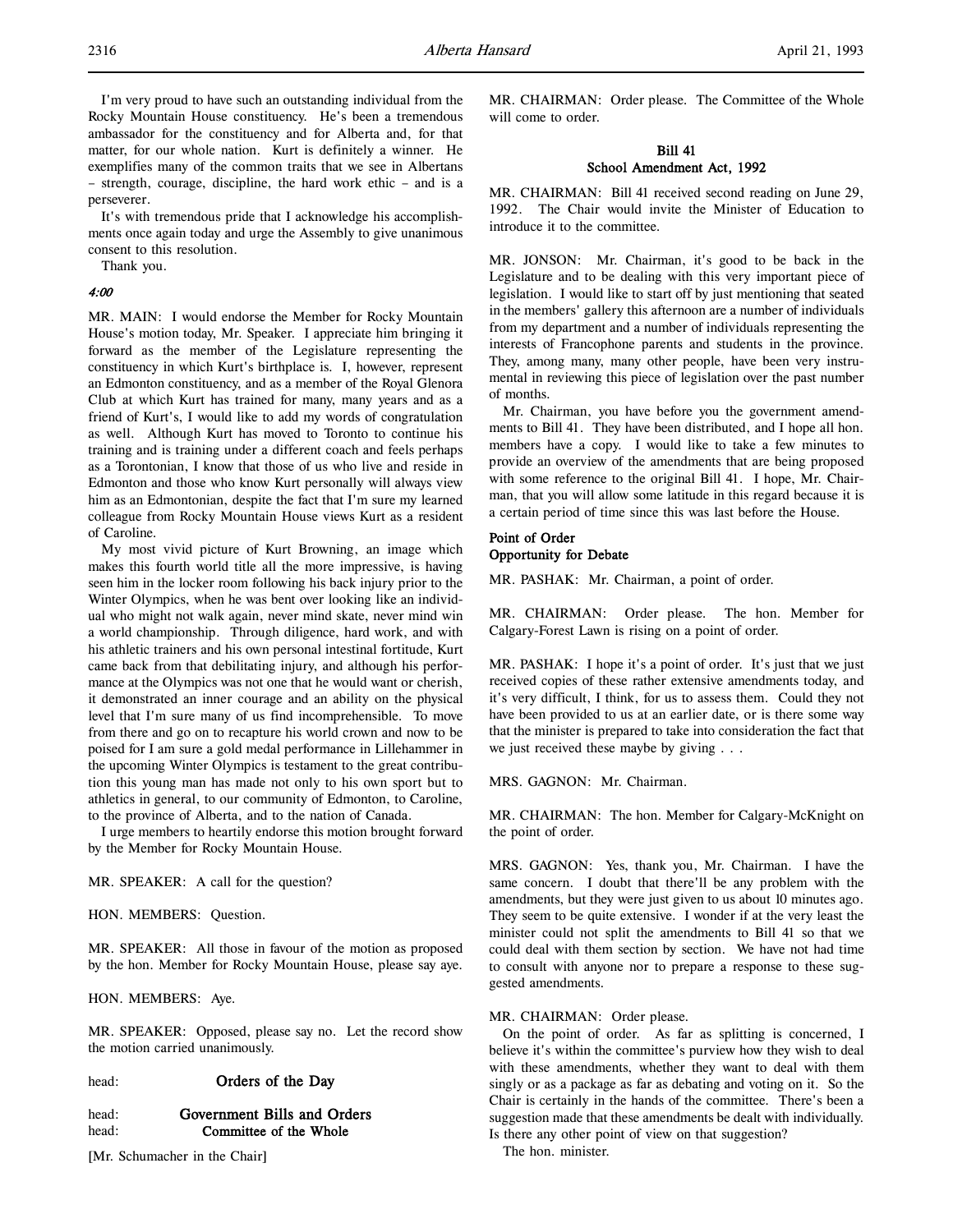MR. JONSON: Mr. Chairman, on the point of order, the concern raised by the Member for Calgary-Forest Lawn. I can understand his point of view to a degree, but I think that we have to keep in mind that this is the first day of the renewed sitting of this Legislature. There's a certain matter of confidentiality and privilege of this House, and as I understand the rules, amendments to legislation have to be first placed before the House.

I would conclude my remarks just for the moment and refer it back to you, Mr. Chairman, but I would like to be able to give an overview of these amendments. When it comes to more specific debate and the voting on the specific amendments, that is certainly, of course, the will of the committee.

MR. CHAIRMAN: The Chair will wait for further advice from the committee as to how they wish to deal with the amendments. Maybe the committee will have a better idea as to how it wishes to deal with them after hearing the overview and the explanation of what the government has in mind by these amendments by the minister.

The Minister of Education.

MR. JONSON: Thank you, Mr. Chairman, and thank you to the members opposite.

#### 4:10 Debate Continued

MR. JONSON: Mr. Chairman, on June 19, 1992, Bill 41, the School Amendment Act, 1992, was introduced in the Legislature, and it received second reading on June 29. During the second reading debate, many hon. members and certainly members of the opposition expressed the point of view that there had been insufficient time to consider these particular amendments and, perhaps on a more important note, presented the point of view that there had been insufficient consultation on some aspects of the amendments proposed in Bill 41 to the School Act.

Mr. Chairman, to allay these concerns, the then Minister of Education, the Hon. Jim Dinning, agreed to hold over passage of the Bill until the next sitting and, in the interim, to engage in a consultation process to this end. Invitations were sent out to all trustees throughout the province through each of the six Alberta school board associations zones, to private educators in northern and southern Alberta. Meetings were held with representatives of the Alberta Teachers' Association, the Conference of Alberta School Superintendents, and the association of School Business Officials. Invitations to meet were also sent to the Edmonton and Calgary chambers of commerce, the Alberta Urban Municipalities Association, Alberta Association of Municipal Districts and Counties, and the Rural & Improvement Districts Association. There were also two important representative forums: on Bill 41 and on home education.

In addition, we received some 60 or more written submissions from educational stakeholders and over a hundred letters from parents. It became apparent from the written submissions that there was a need to provide additional background information on the reasons for the amendments together with their projected or anticipated outcomes. This, Mr. Chairman, was particularly the case with respect to the formation of regional school divisions under Bill 41. To provide background information, this document, the School Amendment Act, 1992, Bill 41 information package, was developed by the Department of Education and circulated to all school boards, superintendents, and other interested parties. It was also distributed to all trustees, superintendents, and secretary treasurers attending the information sessions.

Mr. Chairman, I take a few minutes to give that overview because the House amendments, the government feels, reflect the outcome of the consultation process together with some minor redrafting for clarification. The most significant amendment is to the provisions dealing with regional school divisions. Some school boards were concerned that the legislation should be more detailed as to how and under what conditions a regional division would work. There are also additional provisions which accommodate the counties, which allow for electoral subdivisions whereby county councils may appoint from amongst their membership the trustees representing the rural area of the county.

#### [Mr. Main in the Chair]

Mr. Chairman, you will also note that the proposal that exists in Bill 41 to file the attendance board orders on a confidential basis if the attendance board thought it was in the public interest to do so has been removed. While it was never the intention that confidential filing of orders would be the norm, the provision caused alarm that it may be misused. The attendance board, therefore, asked that it be removed and the government agreed.

Mr. Chairman, before proceeding with reviewing the specific provisions of Bill 41, I would like to address a specific issue which was consistently raised by school trustees throughout the province. Section 6 of Bill 41 permits accredited private schools to supervise home education. However, the extension of supervision to private schools was received by many school boards as a continued erosion of the resident board's relationship with the student. Some school boards are particularly concerned that some willing nonresident boards are engaged in raiding students. Perhaps that is not a clear term, but that is one that is frequently used. Four nonresident boards in the province currently supervise one-third of home education students. The major concern, however, is that when supervision of home education is performed at a distance, the monitoring may be inadequate and the students may not have access to school facilities and services because of the distance. Greater accountability must be imposed when supervision is at a distance. Regulations and policies are being developed to address this.

Therefore, subject to the will of the House, I intend to do the following: delay the proclamation of section 6 of Bill 41; secondly, do a complete review of the regulations, policies, and grants conditions relating to home education; and thirdly, impose specific requirements when supervision is to be carried out by a willing nonresident board or private school. The focus of these amendments will be to ensure that quality education and services are being provided to home educated students together with the appropriate assurance of student progress and evaluation.

Mr. Chairman, a very important aspect, a very important feature of Bill 41 is that relating to Francophone education. Section 23 of the Canadian Charter of Rights and Freedoms guarantees to Francophone parents in Alberta, where numbers warrant, the right to have their children educated in French and, where there are sufficient students, to have that education provided in a French language school. Section 5 of the School Act reflects that guarantee. The School Act, however, does not guarantee to Francophones a distinct right of management and control of French language schools. The matter of whether section 23 includes such a guarantee was the subject of the Mahé case decided by the Supreme Court of Canada on March 15, 1990. If I may, I would like to briefly quote from that judgment. The Supreme Court stated:

The province must enact legislation (and regulations, if necessary) that in all respects is consistent with S.23 of the Charter . . . To date the Legislature of Alberta has failed to discharge its S.23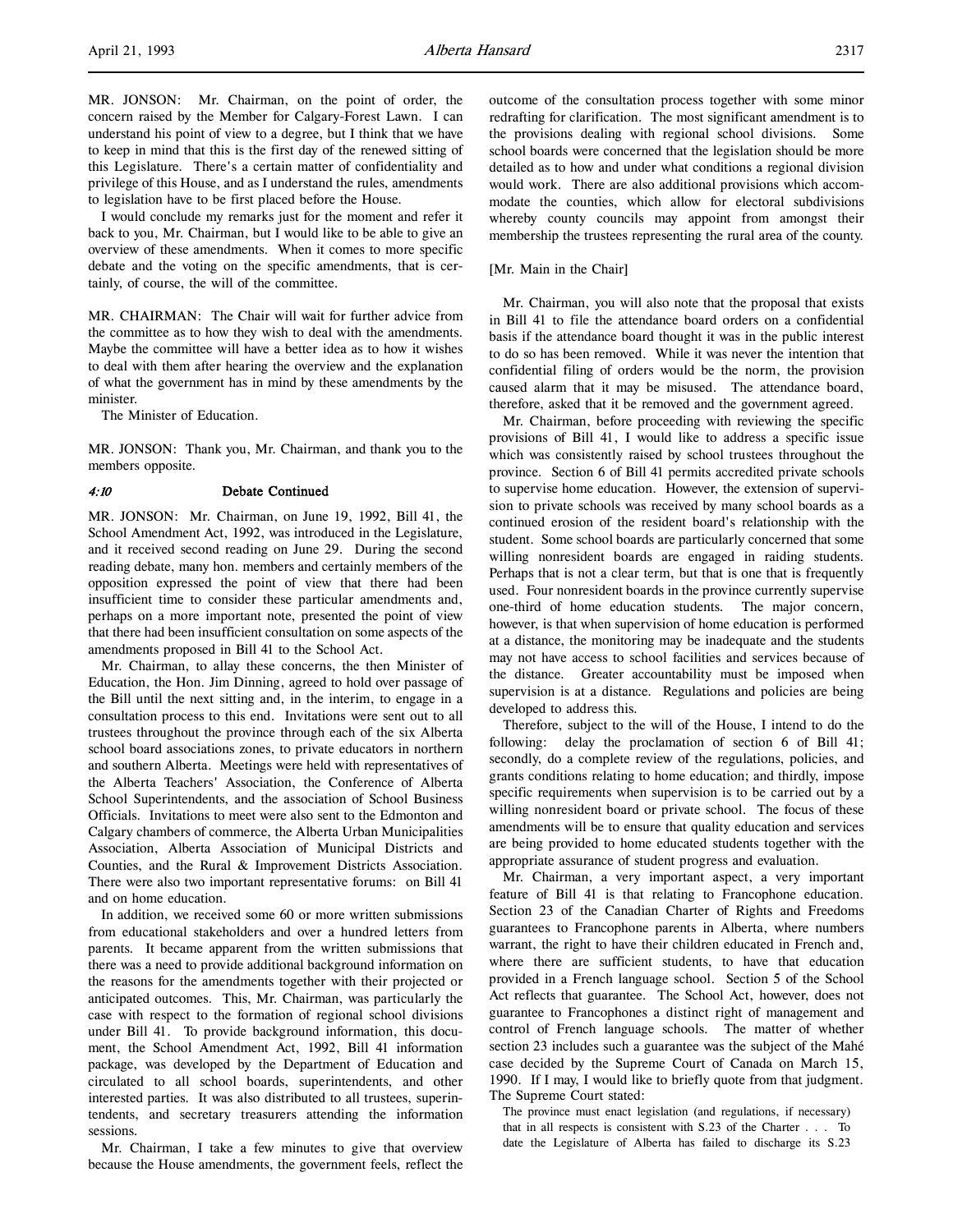Mr. Chairman, in the two years following the Supreme Court decision, the government of Alberta has engaged in discussions on the best way to implement the decision. In January 1991 the then minister appointed the French language working group to make recommendations for legislation to implement the Supreme Court decision in a way that suits the Alberta context and Alberta communities. These recommendations culminated in the provisions of Bill 41.

As a reminder for the Assembly, Mr. Chairman, Bill 41 provides the following. The province will be divided into six or seven regions which are geographic areas containing a number of public and separate school districts, divisions, and counties. Francophone regional authorities will operate just as do school boards, in most respects at least. They will have the same powers and responsibilities as a regular school board except for the power to tax or requisition.

Initially three regional authorities will be established: one to serve the Edmonton region, one to serve the north Peace region, and one to serve the St. Paul region. These are areas where there are significant numbers of Francophone parents with section 23 rights. Currently there are eight Francophone schools already in operation in these three regions. All section 23 parents whose children live within a reasonable commuting distance from a Francophone school operated by a regional authority will have the right to send their children to a Francophone school operated by the authority and participate directly in the governance of the Francophone schools in the region by voting for and running for office as a trustee within the region.

In areas of the province where there are only small numbers of Francophone parents, Mr. Chairman, the legislation provides for Francophone co-ordinating councils to be established. Each of the Francophone regions in the province will have a co-ordinating council. These co-ordinating councils will have the responsibility of working with section 23 parents in the region, to advocate on their behalf, to enter into agreements with school boards and regional authorities, and finally to advise regional authorities, school boards, and the minister on any matter related to French language education.

Section 23 parents who live outside of the region served by a Francophone regional authority have a right to access Francophone programs for their children where there are sufficient numbers of students. These programs and schools would be operated by regular school boards. Also they have the right to participate on the Francophone co-ordinating council for the region.

An addition to Bill 41 through House amendment will ensure that the fee formula for Francophone education will apply to boards whose resident students attend Francophone schools and Francophone programs operated by public or separate boards.

In the case of regional authorities, Mr. Chairman, the minister will appoint the first members, but from then on members of a regional authority will be elected. All section 23 parents who have children attending a school operated by a regional authority have the right to vote and run for office with the authority. That means that the registration list for the parents at the school will also become the voters list. All subsequent elections for regional authorities will be done through the same process but at the same time as regular school board elections. For co-ordinating councils the minister will select members to serve on the councils from a list of nominees provided by section 23 parents in the region. A list of nominees will be developed based on an advertised call for nominations.

# 4:20

Various provisions of the School Act deal with the transfer of teachers' assets and liabilities. These will apply to the transfers from existing school boards to regional authorities. In addition, the House amendments provide for a negotiation process with respect to those assets and, in particular, with respect to their value. If boards and the regional authorities are unable to come to an agreement, the minister has the ability to settle the impasse by order.

Francophone education will be delivered for some time by public and separate school districts in areas where there are no authorities and regional Francophone authorities.

In the matter of another very important area, that of the provision for regional school divisions, Mr. Chairman, the concept of regional school divisions has been very well received throughout the province. During our consultation on Bill 41, the questions asked by trustees and administrators indicate a need to put more detail into the School Act with respect to ensuring that each district remained a distinct ward inside the regional division yet allowing the ward to be divided into electoral subdivisions to ensure representation from areas within the ward. As well, county councils felt it was important to allow representation on behalf of a county by county councillors. The House amendment permits appointment of rural county councillors where the county council has passed a bylaw to that effect. Councillors cannot represent those areas of the county included for educational purposes; i.e., education units. Separate school boards wanted to ensure that if a ward voted to remove itself from a regional division, the minister would be required to re-establish the ward as a separate district within its own school board. Therefore, we propose to change the word "may" to "shall" in section 208.6(4).

Mr. Chairman, as of March 1993 there are 182 school boards in the province: 140 operating and 42 nonoperating. For some time we have heard from many sectors, including, I may add, from the Alberta School Boards Association and the Public School Boards' Association, of the need to reduce the number of school boards. While it's true that the current provisions of the School Act allow the minister to amalgamate school districts, Bill 41 creates an alternative to provincial initiatives with respect to boundaries and provides a means by which two or more local operating jurisdictions can decide to join together voluntarily to form a single governing structure called a regional division board which would be locally elected. The purpose of a regional division board is to improve the education programs and services available to Alberta students and promote cost-effectiveness.

In order to form a regional division board, each member school jurisdiction must pass a bylaw that approves the regional division agreement. The agreement would include plans for electoral representation, dissolution of all boards, and amalgamation of all assets, liabilities, students, and staff. In the case of a county, the county council would pass the bylaw. There would be no board of education appointed in the county. Instead, trustees from the county together with trustees from education units within the county would be eligible to be elected to the regional division of trustees. The House amendment provides that where a county council has passed a bylaw, the county councillors may appoint from their membership trustees to represent the rural part of the county. The board of trustees for the regional division would have all the powers of a school board as stated in the School Act, including the power to requisition the entire assessment of the member jurisdictions. They could consist of public and separate districts, divisions, or counties and need not be contiguous.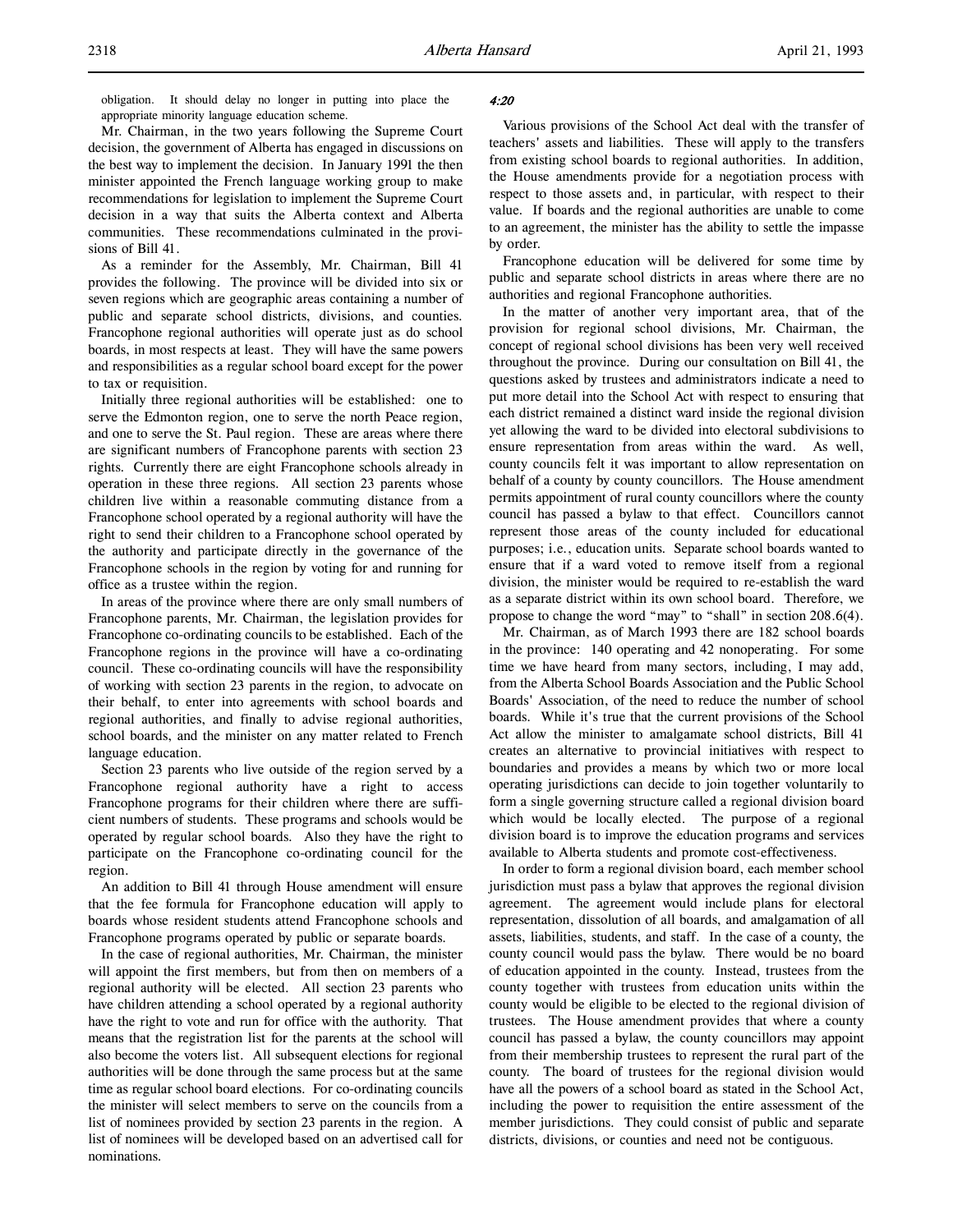A ward system would be established in the agreement by which each district, division, or county would be a ward within the new regional division. Each district, division, or county would come into the regional division as an individual ward. If a public district and a separate district were coterminous, each would be treated as a distinct ward, where the voters in each ward would vote according to residency under the School Act. No district or division or county would be dissolved. Therefore, if a ward which was a separate school district voted to withdraw from a regional division board, the minister would simply re-establish it as a separate school district with its former name and number. The minister by order would form a regional division at the request of the member jurisdictions and dissolve the member school boards. If a county is a member, the Minister of Municipal Affairs would also approve the agreement.

In the order establishing a regional division, the minister would appoint an interim board in accordance with the agreement for the balance of the current term. The interim board would pass a bylaw to establish a ward system in accordance with the regional agreement and provide for a first election. Elections would thereafter be held under the Local Authorities Election Act.

An important additional amendment here: at any time after a minimum of four years following the date of the member jurisdiction's joining the regional division, the electors in the ward could petition the minister for a vote to withdraw from the agreement at the next general election. If in a vote the majority of the voters in a ward chose to withdraw from the regional agreement and return to the former jurisdiction status, the minister would approve a by-election to elect a new board of trustees of the original district or division. In the case of a county, the appointment of councillors and the election of trustees of education units would take place in accordance with the County Act.

Mr. Chairman, Bill 41 addresses a number of other amendments which are essentially housekeeping in nature. I would like to refer members of the committee to the section on independent students, section 1(3). The House amendments contain a provision to ensure that independent students have obligations under the School Act as well as rights; for example, if a board charges a textbook fee, a student who lives independently will be required to pay the fee. Of course, if the student is unable to pay the fee, school boards will still have the ability to waive such a fee.

There's a reference to the definition of "resident student" in the amendment to section  $1(1)(p)$ . "Resident student" is redefined to clarify that in order "to have access to an education program" under the Act, an individual must meet the citizenship requirements under section  $3(1)(b)$  as well as the residency requirements under section 27.

Mr. Chairman, referring to section 19(8), the word "immediately" has been added to the phrase "the board shall notify" in order that a board immediately notify parents, and students have the right to have an expulsion reviewed by the minister. In expulsions time is of the essence.

Reference in the amendments is made to "resident students of the Government," and I would refer hon. members of the committee to section  $27(6)(a)$  and (d). Students in the custody of the Solicitor General and who are incarcerated in an institution or group home are resident students of government. Students who are in open custody and placed back in the care of their families will be resident students of their resident board.

Point of Order Clarification

MR. MacDONALD: A point of order.

MR. DEPUTY CHAIRMAN: Point of order, Three Hills.

MR. MacDONALD: Mr. Chairman, I can't find subsection (19) in what we've received here.

MR. DEPUTY CHAIRMAN: Can the minister help the member, as he's hunting here?

MR. JONSON: I think if the hon. member would refer to Bill 41, he would find it. I have endeavoured, Mr. Chairman, as I went through my remarks, to identify the House amendment sections and also refer to some of the other sections in Bill 41 because I was trying to give an overview, first of all, of public discussions that have taken place and also just feature again for the committee, since there's been some passage of time, some of the features of the Bill.

MR. DEPUTY CHAIRMAN: Does the member have a copy of the Bill? We have the Bill and the amendments. Are you all right?

# 4:30 Debate Continued

MR. JONSON: As well, Mr. Chairman, the words "who resides" have been added to section 27(6)(b) to ensure that students attending a clinic or treatment program at a health care institution but living at home will not be considered as resident students of the government. These two amendments simply reflect the intent of the current Act.

Mr. Chairman, I would like to refer to section 55(3) on the matter of quorum. This amendment is designed to fill what has been referred to as the hole in the road currently. Currently trustees who are married to teachers, for example, are eligible for office but cannot vote on the collective agreement. If a majority of trustees are in this position and the board does not have sufficient trustees for a quorum to approve the collective agreement, by allowing the minister to deem a minority of trustees a quorum, the remaining trustees on the board can complete the collective arrangements. The wording of the amendment would require the board to submit the matter to the minister. It is not a general legislative endorsement of a minority of trustees serving as a quorum.

Mr. Chairman, there's a reference in the amendments to ministerial reviews, section 105(1). Some have interpreted the present wording of this section to mean that the minister must review any matter submitted to him under section 104 and that his only discretion relates to his ability to determine how he will review the issue; that is, the process he will use. The amendment that's in the Bill will simply make it clear that the minister can decide if he will review a matter and what process he will use for the review.

Mr. Chairman, there is the reference to instructional materials fees that I think is in the Bill and which hon. members are aware of.

I'd like to just feature one area of the Bill, Mr. Chairman, that has come under considerable discussion, and this is with respect to nonresident fees, section 32(3). The amendment to section 32 will allow boards to charge students who are not residents of any board in Alberta a fee which reflects full cost recovery to the board. Boards are not eligible for provincial grants for students who are not Alberta residents. Therefore, section 32 will allow a board to charge no tuition fee to its resident students, the net average local cost of the program to a student who is a resident student of another Alberta school board, and the actual cost of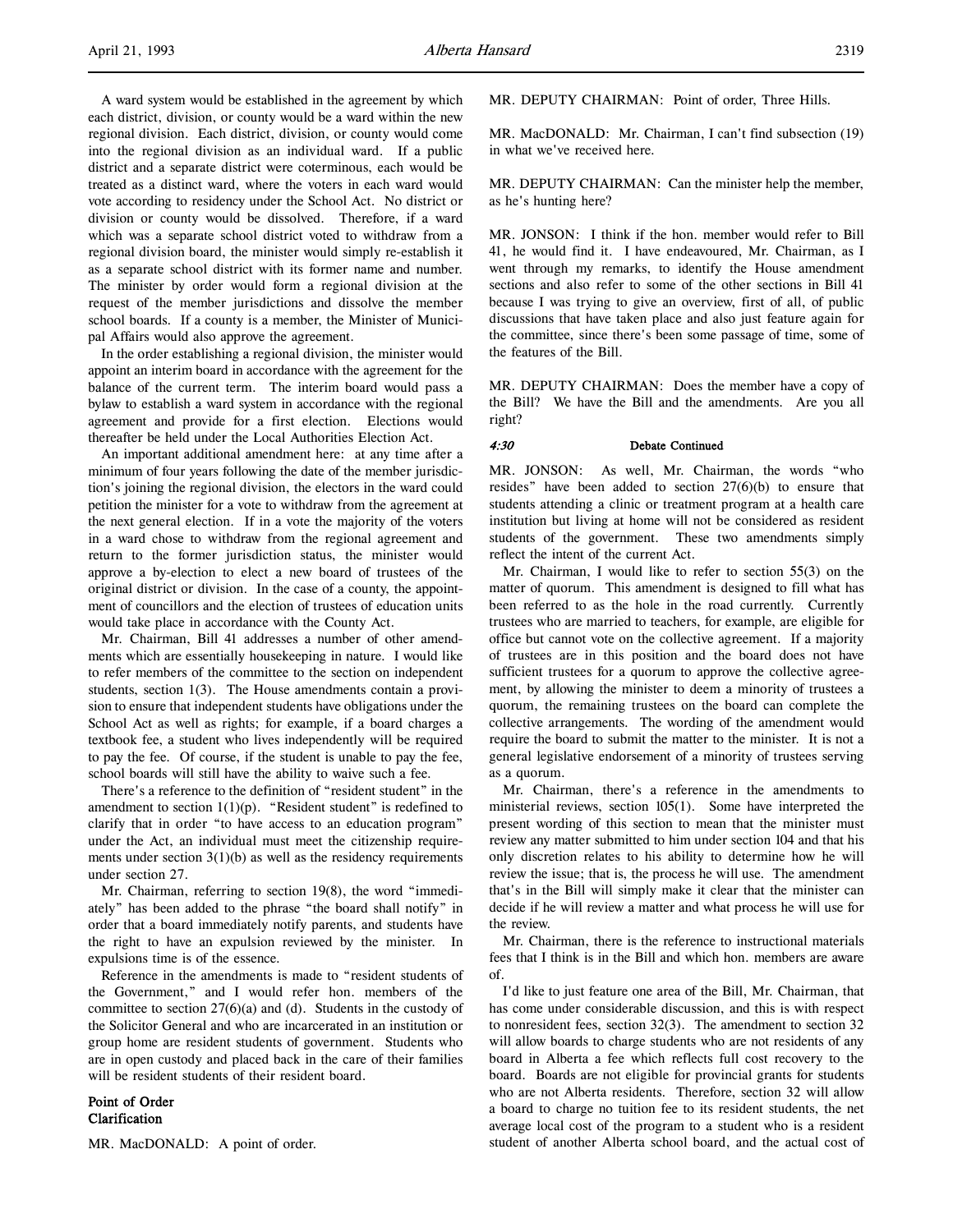delivering a program to a particular student who is not a resident student of any Alberta board.

With respect to attendance boards, sections 109 and 110, two minor amendments have been made with respect to that particular section.

We have a minor amendment with respect to separate school district formation with respect to petitions and elections.

Mr. Chairman, I would like to conclude by once again, through you, thanking the many individuals that have worked very hard on the review and the suggestions for the improvements to Bill 41 which are, I believe, contained in these amendments. I welcome hon. members' comments and questions.

# Chairman's Ruling Sequence of Amendments

MR. DEPUTY CHAIRMAN: Member for Calgary-Forest Lawn, before we proceed, is there agreement on how we're going to deal with these amendments? One by one, as a package, or how do you want to handle these? I'm in the committee's hands here.

MR. PASHAK: I think I'd prefer that we deal with them in sections, and maybe we could deal with the amendments that touch on a complete issue, such as, say, Francophone education, home schooling, consolidation of school boards, or this kind of thing. If we could proceed that way, that would satisfy me.

MR. DEPUTY CHAIRMAN: Calgary-McKnight, do you have any specific thoughts?

MRS. GAGNON: Mr. Chairman, I just wondered, before we get to dealing with the amendments section by section, if the minister would answer a few questions for clarification if that is allowable, if members of the committee agree with that process.

MR. DEPUTY CHAIRMAN: Well, let's deal with the amendments first, and then we'll get to your request.

Mr. Minister, on the amendments, do you have any preferences, or should we just deal with them the way the member of the opposition has suggested? Is that agreeable?

MR. JONSON: No, Mr. Chairman. It's the will of the Assembly.

MR. PASHAK: I propose we begin then, if that's all right, and we'll see how it proceeds, because I understand that you've moved your amendments already.

MR. DEPUTY CHAIRMAN: Okay; we'll deal with them, then, as you've suggested, section by section.

MR. PASHAK: Okay. We may do that, and we'll see how it proceeds.

MR. DEPUTY CHAIRMAN: Is the committee agreed?

HON. MEMBERS: Agreed.

MR. PASHAK: I'd just like to, I suppose, reiterate some of the comments I made.

MR. JONSON: Perhaps I did not make it clear, Mr. Chairman, that I was moving the amendments. Certainly, as I recall, it is always a decision of the committee as to whether they wish to vote on them separately.

MR. DEPUTY CHAIRMAN: Well, I think what we'll do, just for the ease of discussion, is discuss them in sections. When we get to the point of taking a vote, I expect we'll deal with that issue when it arises.

# Chairman's Ruling Clarification

MR. DEPUTY CHAIRMAN: Calgary-McKnight was requesting a couple of issues for clarification. Do you have a problem with just taking a couple of minutes to answer those questions?

MR. PASHAK: As long as we don't get into the substance.

MR. DEPUTY CHAIRMAN: Okay. Just for clarification, very briefly, Calgary-McKnight.

MRS. GAGNON: My first question deals with a comment made by the minister towards the end of his remarks dealing with the establishment of separate school boards. He said that there were a couple of minor amendments. I'd like to know what those are and what they mean.

Also, another amendment in the same regard. It's on page 4, section 208.6: a lot of concern by separate school boards about dissolving themselves and then being able to re-establish themselves if the regional or ward plan didn't work out. Could the minister expand a bit on how that is intended to work according to these amendments?

MR. DEPUTY CHAIRMAN: Well, I'm just going to jump in here. From understanding your questions, I think we'll leave those answers until you arrive in the speaking order. They don't sound like they're technical questions. They sound more like issues of substance.

So we'll recognize Calgary-Forest Lawn.

#### Debate Continued

MR. PASHAK: Thank you, Mr. Chairman. I really feel more like I'm back at second reading of a Bill, because the minister spoke for almost half an hour outlining his amendments. It's almost like a whole new Bill has been brought before us. As I said earlier, we really haven't had a lot of time to study that.

Now, I had a number of concerns with respect to Bill 41 itself as it was presented to us. I tried to listen as carefully as I could to the minister and the remarks that he just made, but as the Chair acknowledged, there's so much background noise inherent sometimes that it was difficult to follow him in all instances. So some of the concerns that I might raise he may have addressed in his remarks, and I hope he will extend some patience if that should be the case.

Getting on to substance, he opened his remarks by saying that he and the minister before him, the hon. Mr. Dinning, had engaged in quite an extensive consultative process, and he mentioned that they'd received 60 or more written submissions. I just talked to a representative a few minutes ago from the Public School Boards' Association who told me that in fact they would be given a response by the minister to concerns that they'd raised with respect to Bill 41. They said that they hadn't received that response, so I guess my first question in a sense is: to what extent, really, was this consultative process in place? How does he then address this concern of the Public School Boards' Association?

Now, the first issue that I'd like to turn to, then, is this whole question of Francophone education, if I may, and if we could deal with that as a particular topic. I just want to make it very, very clear that we support any initiative on the part of the government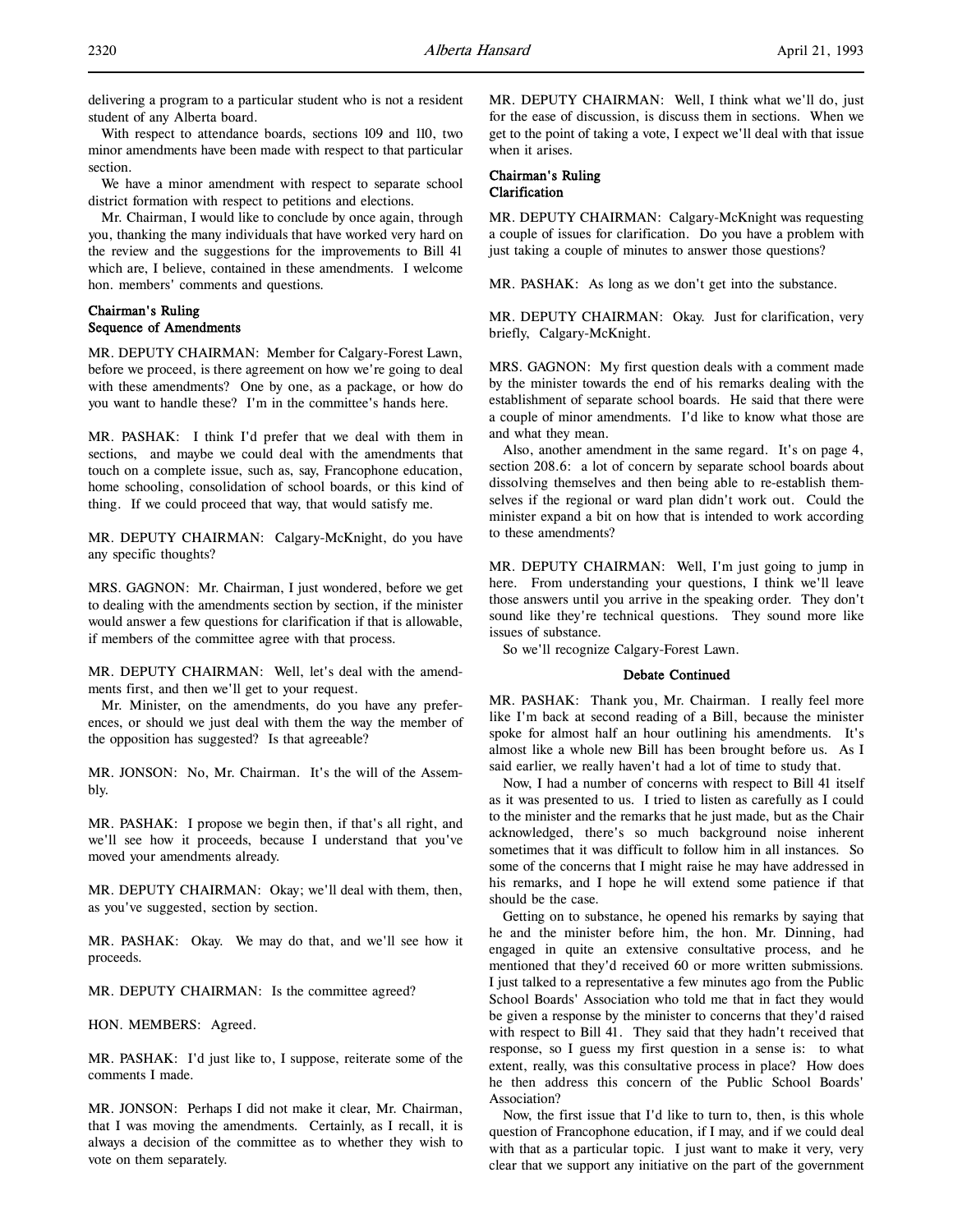to not delay any obligation it has under section 23 of the Charter. There are some concerns about the Francophone section of the Bill, however, that I think I would like to raise, and they are influenced by the presentation by the Public School Boards' Association. Before I say that, when you get an omnibus Bill like this before the Assembly, there are many sections of the Bill that you'd like to support and there are many sections of the Bill that you can't support. I mean, I certainly am very supportive of all the sections on Francophone education, but there are some other sections that I can't support. So I'm put in the difficult position that at some point I may have to actually vote against this legislation although I'm a strong supporter and proponent, in fact, of the government taking moves to satisfy its obligation under section 23, as I've just said.

# 4:40

Well, the objections here seem to be essentially these, in terms of the way the Bill addresses the Francophone issue, and I'll just quote from the brief by the Public School Boards' Association. They claim:

It is important to make it clear in legislation that a Francophone Education Region is a public school jurisdiction, and a regional authority is a public school authority.

Then they say:

The establishment of a Francophone Education Region is not related to being of either the Protestant or Roman Catholic faith.

So in one jurisdiction you'd only have one Francophone school board, as I understand their concern.

They have proposed a change to 223.1 by adding a clause that would say:

A Francophone Education Region is a public school jurisdiction for the purposes of this Act.

I'd like to know how the minister would address that concern.

Section 223 under the Bill provides for the possibility that certain citizens of Alberta could vote twice, that they could vote both in a public school jurisdiction and also in a Francophone jurisdiction. I think that is unreasonable. I think you should only be able to vote for one school authority once and not twice. I don't know whether the minister dealt with that situation in his amendment or not.

Finally, the third point with respect to Francophone schools has to do with the entitlement that extends under section 23. As I read it, only children of Francophones would be entitled to Francophone education, French language education under this Bill. As I understand it, section 23 of the Charter makes it very, very clear that even if you've received education outside the province in French language schools, you should have that entitlement when you move to another province, such as Alberta. That's also a concern that I believe the Public School Boards' Association has.

So those would be my general concerns with Francophone education. Maybe if we could just deal with that topic, I'd be happy for now.

MR. DEPUTY CHAIRMAN: Mr. Minister, do you want to respond now?

#### MR. JONSON: I could, Mr. Chairman.

First of all, with respect to the issue raised by the Member for Calgary-Forest Lawn with respect to consultation or discussions with the Alberta Public School Boards' Association, it's my understanding, Mr. Chairman, that representatives of that organization were involved in the forums that I referred to in my remarks. Of course, in terms of the overall invitation to be involved in the review of this particular piece of legislation, they were able to participate. I understand that the executive director

of that association has met with my deputy, the former president met with the former Minister of Education regarding Bill 41, the new president has certainly met with myself, and individual school board members who are members of the Public School Boards' Association have also provided input into the Bill. So I think there has been certainly a significant degree of consultation in that regard.

Mr. Chairman, I'd like to just respond to the question about a Francophone regional board being a public school authority. As I understand the School Act, all school boards in the province coming under the School Act are public school boards. By definition they are all public school boards unless, through the appropriate process in the legislation, designated as a separate school board, so I do not see that that should be too much of an issue. I think it is fairly clear in the way that the Act is presented and has existed for a long time.

Secondly, Mr. Chairman, with respect to the two-vote issue. I know this has been a matter of concern that has been raised because it is certainly a unique situation, but I think that we're dealing with a special effort in this particular section of Bill 41 to provide for the education under the provision of section 23 of the Charter and the various court judgments. I think we should look at what is provided for in Bill 41. The first vote, with respect to the board of the resident school board, is respecting that longestablished British tradition of being able to vote for the board, the elected body that spends or directs your taxes. In the second area of representation in voting, we're talking about the management decisions, the policy decisions with respect to the program of that new school political entity.

Finally, with respect to the hon. member's question with respect to Francophone or non-Francophone students attending schools under this section of Bill 41, it is our understanding that it has always been very important in the court judgments that have come down and have to be respected that the integrity, the French nature of this educational program be preserved and protected. Therefore, the amendments are as they are.

MRS. GAGNON: Mr. Chairman, could you clarify: are we seeking clarification of amendments to the Francophone governance issue alone? Are we speaking either in support or in opposition? What exactly is the process that we are taking part in?

MR. DEPUTY CHAIRMAN: I'm sorry; I was engaged in another conversation. I didn't hear your question.

MRS. GAGNON: Could you provide some clarification. Is this the appropriate time to speak for or against the amendments? Are we still seeking clarification from the minister? There was an unusual procedure there where the Member for Calgary-Forest Lawn made some comments and the minister responded before going on to another member of the committee, so I want some clarification of the present process. I am prepared to speak to the Francophone governance issue if it's appropriate now.

MR. DEPUTY CHAIRMAN: You have the floor. You can do pretty much what you want.

MRS. GAGNON: Thank you very much.

MR. DEPUTY CHAIRMAN: Within the bounds of good taste.

MRS. GAGNON: Mr. Chairman, I was dismayed last June, as were a number of Francophone parents, when sections of Bill 41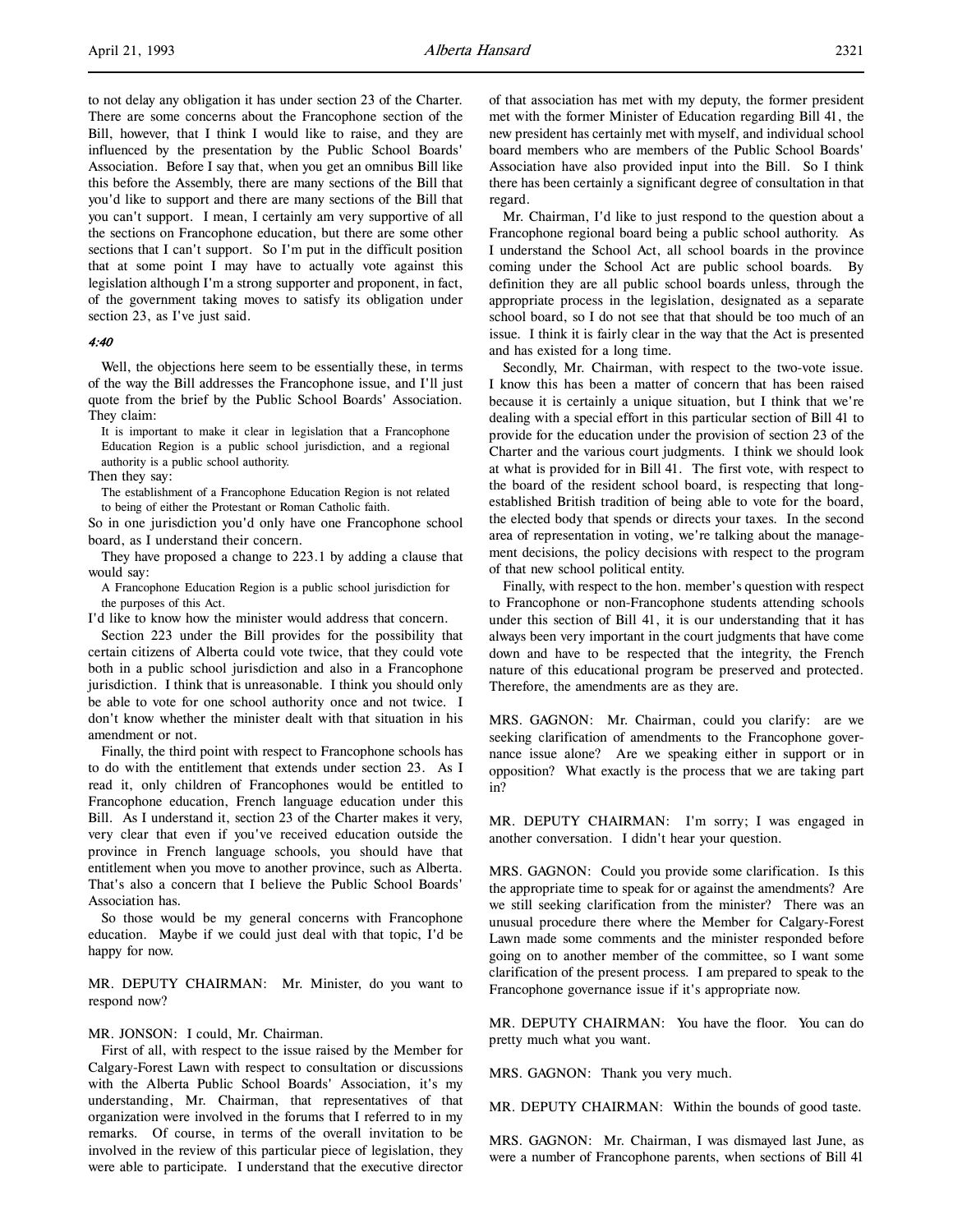were not proceeded with as we had hoped that they would be. Our suggestion was that, because of lack of consultation and some problems in certain sections of the Bill, the government should proceed with French school governance as well as with the userfee section. Had that happened, by this last September of '92 and throughout this year the actual process of setting up these regional boards and these co-ordinating councils could have taken place. By this fall, September '93, it's possible that the parents would have had governance. Now another year will have to go by before this actually takes place.

Having said that, I am very pleased to support wholeheartedly this section of Bill 41. I applaud the government. It's taken them a long, long time. They have been a renegade province with regard to Francophone school governance issues but better late than never. As we know, the purpose of providing for governance by Francophone parents is to stem the tide of assimilation which, as we know, in Alberta is rampant and does threaten the continued existence of the Francophone language and culture. As we know, there are some parents in the province, namely in Lethbridge and Plamondon, that don't even have Francophone programs although they believe that their numbers warrant such programs. There's still some way to go there in order to get cooperation and a willingness by the boards affected to at least admit that in principle they do have a right to programs if not yet to their own schools.

#### 4:50

As the minister stated, a consultative process occurred, with a working group established, needs identified – I think that's very important in any process – and the two-tiered solution was arrived at, which includes a regional board model as well as the coordinating councils and also the right to access programs for those who live in areas where numbers do not warrant. It's important to clarify for Albertans that these regional boards would have no taxing authority and that the costs are to be split 50-50 with the federal government. So I believe it is high time that the government proceed with this matter and that this amendment to Bill 41 go forward. I will certainly support it.

I would like to address the concerns of the Public School Boards' Association as well. I also was informed that they felt that having made a presentation to the government, they should have received a response and they did not get a response. However, maybe today is the response and all that they should have expected, that having made a presentation, they could not expect a response to be provided exclusively to themselves.

I want to speak about their issues. The first one is about a Francophone regional board necessarily being a public board. Well, as the minister stated, it is a non-issue because all boards are public boards. The separate and so-called Protestant boards were given birth at the same time in this province, prior to 1905, and they are what I call fraternal twins. So they are public boards. Because the majority of Francophone parents I believe are Roman Catholic, certainly not all but a majority of them, I think at some point in time it will become a bit of an issue as to what kind of philosophy their schools would adhere to. I think that again is something that Francophone parents will have to work out.

Now, as regards voting twice, I don't see it as an issue at all either. In one case they're voting for the board to whom they pay taxes, and in the other case they are voting for those people, their representatives, who would sit as officials on their regional board. So it is not voting twice in the traditional sense of voting twice.

On the third matter, non-Francophones who have been able to attend French first-language schools in other provinces not necessarily being accepted in our Alberta Francophone schools, I think you will see a variety of responses by the regional boards. But it must be said very clearly that these programs are for French students for whom French is their first language. They have spoken French since they were born. They come to grade 1 or to kindergarten knowing French very well already. If other students arrive who desire French language education but don't have that background, you could not proceed with the same kind of program. You would have to have some type of very strong orientation program provided, which is the case if they have the rights under the Charter even though they don't yet have the skills. But I think we have to make it very clear that for a certain number of students who desire French, the appropriate program for them is immersion, and that in this case the Francophone schools are for those who already speak French and have their rights under the Charter.

Those are my comments on this aspect of the Bill. On the amendments I would like to state again that it is extremely difficult to speak to an omnibus or miscellaneous Bill, because while you might wholeheartedly support some aspects of it, other parts of it are more problematic. When we get to regional divisions, for instance, I would not be prepared to make any comment one way or the other with the amendments that are being suggested because I think we have to do more consultation and listen to boards who will be affected by these amendments.

Having said that, Mr. Chairman, I suggest that we go on to another section of the Bill. Thank you.

MR. PASHAK: I'd like to go on to section 6, I guess it is, under the current Bill. I noted that in his introductory remarks the minister I believe said that he was going to delay the implementation of section 6. Could I just check with him to see if that's correct? I see he's nodded and indicated that. I tried to look through his amendments to see where in his amendments he's made changes to home schooling, and I couldn't find them. I believe he said that he was going to improve the process and this sort of thing. But are these amendments that are actually contained in the list that he dropped today? May I ask the minister that question, first of all?

MR. JONSON: For the benefit of the committee, Mr. Chairman, in an attempt to give a thorough overview of the results of the consultation process, I did refer to the House amendments and also to some deliberations which had taken place with respect to the original provisions of Bill 41. With respect to section 6, I tried to identify for the committee that we do recognize that there have been a number of concerns raised with respect to - perhaps I do not have the right term – the management by school boards of home schooling. Now, this management structure can be handled currently in regulations, but we do need to review those regulations, and I indicated that that review would occur. To allow that process to occur with the proper consultation, we would not move that particular section.

MR. PASHAK: Mr. Chairman, I'd like to then address the issue of section 6 in the proposed Bill. I do have an amendment. If I could ask one of the pages to distribute copies of the amendment, would that be in order? We have on the floor a series of amendments by the minister, but I have a very simple amendment, which is basically to delete section 6, that it be struck out. Could we entertain that amendment at this point in time, and then I'll speak to that issue?

MR. JONSON: If I might comment, Mr. Chairman, I believe it is customary to deal first with government amendments to a Bill, and then of course other amendments are considered.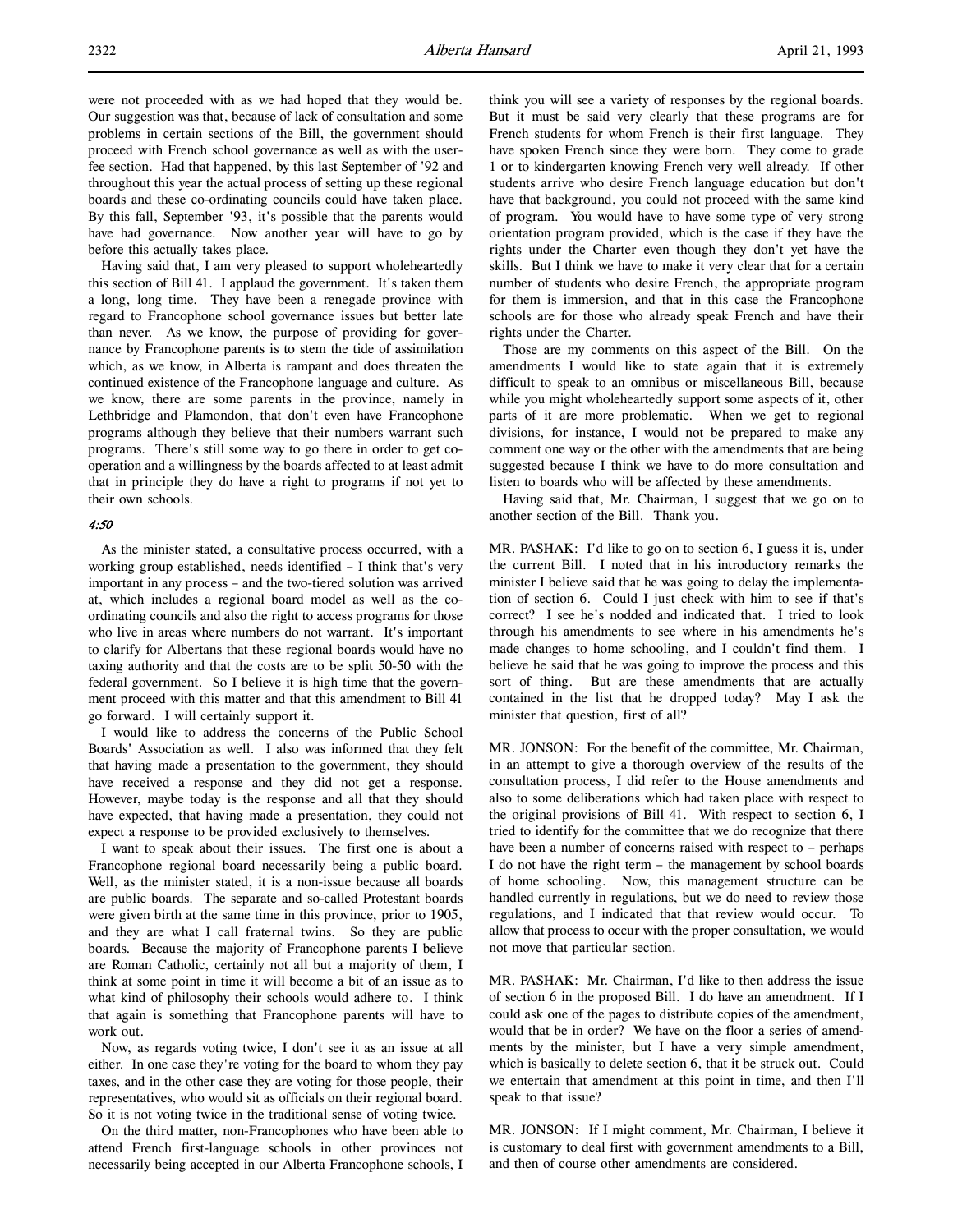MR. PASHAK: Well, in that case I would like to discuss section 6 then. I'll have distributed copies of the amendment, but I won't move the amendment until we've finished dealing with the government's amendments.

MR. DEPUTY CHAIRMAN: What is being distributed in the House is for information at this point. You'll then move it at an appropriate portion as we move through this debate.

#### MR. PASHAK: Right. Correct.

My concerns with section 6, at least as I understand section 6, are basically that it extends the privilege of offering home schooling supervision to private schools. I have some concerns about the whole question of home schooling to begin with that I'd like the minister to address.

A lot depends on what you see as the purpose of education. What's the fundamental reason why students are in school? I think it's probably true – I mean, I would think we'd get a fair level of agreement among all members in this Assembly – that certain basic skills must be developed in students, that they should learn how to read, write, spell, do some mathematics, and things like this. So there is a certain skill function in schooling, but I think there's an essential function to public education, and that is to instill in students a sense of moral or social responsibility, however we define that. It can cut across religious lines. I'm not talking about a particular Christian ethic or a particular Muslim ethic or whatever. I think we'll find in all religions that it's important that we treat our fellow man with some respect and some dignity, and I think public education should reflect that. I fail to see how a student studying on his own or by herself could ever develop a sense of social responsibility, because the only way that you can develop a sense of social responsibility is working in co-operative relationships with other people. Having said that, I guess I'm clearly indicating an opposition to home schooling.

Beyond all of that, in terms of the Bill, just to extend it, there are problems right now with the way that home schooling currently operates. There are situations in this province where a student can register with a board that's 200 miles away from his or her home, and how in the world can you get adequate supervision?

#### 5:00

Again, the Public School Boards' Association has raised a couple of concerns that I think are noteworthy. One has to do with the nature of curriculum and who approves the curriculum for each of these students that are in a home schooling program. The Act says that school boards are responsible, but unless there's a curriculum there that all students that are doing home schooling have to take, how in the world can a board exercise any real supervision, if they don't know what it is that they're supervising or looking for in the programs of these students? If the students are further removed from the locality in which they live and the school board is at some remote distance, that complicates the problem even further. So as a very bare minimum it seems to me the minister should require that if a student is going to engage in home schooling, it should be under the jurisdiction of a board in which that student is resident, and I guess that's the principal issue here that I would like the minister to address.

MRS. GAGNON: Mr. Chairman, I must say that I am happy the minister has decided to delay section 6 in order to provide opportunity for more input and to review the regulations and so on. I mean, I just couldn't support it as it is because I don't think there's enough clarity. However, I would like to say that our

caucus knows that whether we like home schooling or not or whether as individuals we support or do not support that concept, the courts have said that parents have the right to make that decision for their children's education, and not only that; they also have the right to receive funding to provide home schooling. So it is out of our hands unless someone is prepared to start a court challenge.

I also want to say that we recognize that parents are turning to home schooling for a number of reasons, and I guess it provides a challenge to public and separate schools to find out what those reasons are and to see if they can stem the tide, a term I used earlier, by providing alternatives, which seems to be the case. That is what parents are looking for, some alternatives. In many cases parents would still decide for home schooling, and as I said earlier, that is their right.

I want to say, though, that where home schooling currently exists we do advocate, as per the ASBA resolution last fall, strict adherence to established Alberta guidelines, procedures, and standards for registration, delivery, and supervision of home education. We do that because we believe the parents have a role and an obligation, but the government also has an obligation to make sure that students are receiving an education consistent with provincial curriculum.

So those are my remarks there, but I am happy for the delay in implementation of this section of the Bill.

MR. MacDONALD: Mr. Chairman, while I'm sure there are good and sufficient reasons for delay at this point in time, I'd like to remind the House that the children of this province are ultimately the responsibility of the parent and not the responsibility of the state or province. As parents choose those forms of education that they think best for their child, we honour and realize that. Just in the very last little while I've discussed with parents who are home schooling the benefits of the home schooling process and how much better the child is doing at home with one-on-one supervision with a parent who knows and understands that child much better than what a teacher may in a class of 30 or 40. So while we accept the delay, I would hope that in due course and in due time private schools would have that opportunity to give direction to home schooling.

Thank you.

#### MR. DEPUTY CHAIRMAN: Additional speakers?

MR. PASHAK: Well, getting back to that same point, I know that there was a very esteemed member of the Liberal caucus who for years supported in an entire way public education, and he did so for very good public reasons. The only way that we can produce a society of tolerance and understanding, and sharing, working together, co-operating, and moving towards the future with a sense of purpose and maintaining ideals is to have a strong public school system that's not weakened by the provisions that are contained in this Bill which would extend to private schools the right to take responsibility for students in a home schooling situation.

AN HON. MEMBER: You mean you're opposed to it.

MR. PASHAK: I am opposed to it clearly and unequivocally.

MR. DEPUTY CHAIRMAN: Red Deer-North.

MR. DAY: Thanks, Mr. Chairman. I appreciate the provisions that the minister is making in this particular area. Also, I don't often find myself concurring with a Liberal member, but this is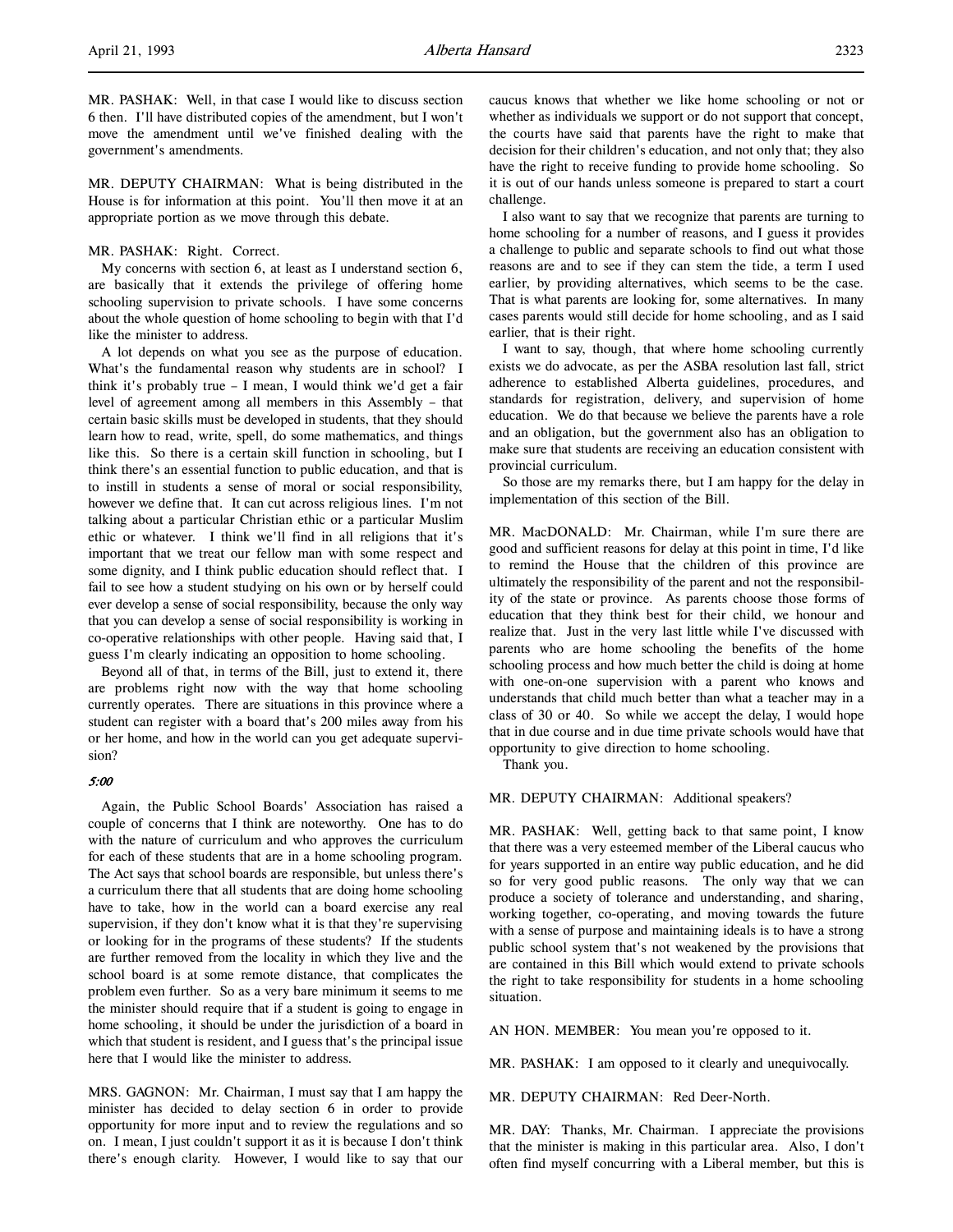one of those rare occasions where philosophies seem to coincide and some Liberal thinking seems to swing a little more Conservative. So I appreciate that.

In fact, to me this is a logical extension of the fact that the government can accredit an independent school to perform the very challenging task of educating, therefore obviously recognizing that accreditation and the high quality that goes with it that has been demonstrated in Alberta in our independent schools. It recognizes very clearly the ability to also work with parents in a home school situation, the vast majority of whom are parents who have taken on a high degree of personal responsibility, a high degree of commitment, because this is no easy task, to educate one's children. It's also demonstrated through some pretty significant testing that's been going on now because this movement has been alive and well for well over a decade in North America. The results, too, are pretty encouraging in terms of those who take on this responsibility in a serious way. So to me it's just naturally consistent that parents could be assisted and helped in this area by those who have been accredited in independent schools.

One of the difficulties is that sometimes you run into differences in philosophy between maybe a particular school board and a group of parents. Sometimes those differences in philosophy cloud the actual good work that's being done by a public school board and in a home school situation. Just that difference of philosophy, unfortunately, at times can be enough to obscure the ability that we can have to work together and to assess how education is coming along.

So when you take out the philosophic block as would happen by allowing an accredited independent school to assist in this particular area, you can really move along significantly in advancing the goals of education of this province, which are to see that children do receive a substantial and quality education. In the whole debate that's something that sometimes gets forgotten: people choose different paths to walk down to the same goal; that is, to have educated children. Where actually, whatever part of this issue that people are involved in, whether it's a public school perspective or a separate school perspective – and we heard today about our French language schools – or a home school perspective, sometimes we just need to take a step back and recognize that there's some unanimity here. The desire is to see children educated and to see them be prepared to face the world and to do it with a high degree of excellence. That's actually a common goal of all the different groups. So anything that we can do to facilitate that and accommodate that is praiseworthy, and I appreciate the open approach that's being taken in this area by the minister.

MR. PASHAK: Well, since the Member for Red Deer-North got into the philosophical aspect of this issue, I feel that I must respond in kind. What is happening here in terms of the larger picture is that our society is under a lot of threat by individual values. It's absolutely essential when we come to make moral choices that we make choices which promote and enhance society so that we protect it against their enemies, so that we open up possibilities for the future. In this particular case it's really important that the collective value takes precedence over any individual value. If we're going to have a society that's going to function, cohere, and work in the interest of all of its members, then it's absolutely essential that we improve public education, not weaken it, and we weaken it every time we take money away from public education and make it available to the private school system. So for that reason I still am adamant in my opposition to section 6 of this particular Bill.

# 5:10

MR. DEPUTY CHAIRMAN: Additional speakers? Rocky Mountain House.

MR. LUND: Thank you, Mr. Chairman. I feel compelled to rise and make a few comments on this amendment. Certainly I believe very strongly in the public system and the separate system as they exist today. However, I also believe that parents should have the right to choose. I also have noticed that within the Rocky constituency we have a number of independent schools. They're doing a very fine job.

When the hon. member mentions taking away money from the public system and putting it in – the fact is that on a per pupil basis the independent schools spend less. So in fact what we are doing, then, is enhancing the opportunity for those that are left in the public system, if we want to expand that argument.

However, I do have some real concerns in the administration of the home schooling program as it currently exists, and I believe we have to tighten up the regulations dramatically. I think what is happening currently, where some jurisdictions 200 miles or more away are responsible for those students – I don't see how they can possibly meet the needs of those students. I think we simply have to change the regulations so that a nonresident board or a private school, whoever is supervising those students, would have to develop a very thorough plan of how they're going to service those students. Things like how often do they have contact with the student, how does the student access things like the gymnasium, library, and those other things that are necessary for a student to develop properly would have to be laid out in the plan. How is that going to be handled?

Certainly I take extreme offence to this idea that somehow the province is paying the jurisdiction responsible for the student, and if there's enough money left over, they can turn around and pay some to the parent. That I find very offensive. I believe that if in fact that's the case, then we are either paying the board too much money or they are not fulfilling their obligations.

So I wholeheartedly support what the minister is proposing in this amendment to the School Act.

MR. PASHAK: Well, on to another topic.

MR. DEPUTY CHAIRMAN: Well, in recognition of the Member for Calgary-Forest Lawn's birthday, we will grant him another opportunity to speak.

#### AN HON. MEMBER: Twenty-nine.

#### MR. PASHAK: Twenty-nine; right.

The other issue that I think is significant in the Bill is the question of permitting school boards, where they so agree, to enter into a consolidation. I really think the minister should go beyond this. I think it's important that he gives this perhaps as a signal to school boards throughout the province. In my judgment, at least, he should also say, "Look, if you can't find a way of doing this on your own, be forewarned that I'm going to be prepared to step in here."

I just want to lay a few facts on the table for members. The minister I think said something like 188 boards. I counted a few more than that, 189 boards in total I guess, 50 of which at the time that I did this survey were nonoperating. These boards come into existence and disappear, so it depends on the point of time when you're doing your count. That means that there are 50 boards in the province that have students but no schools. We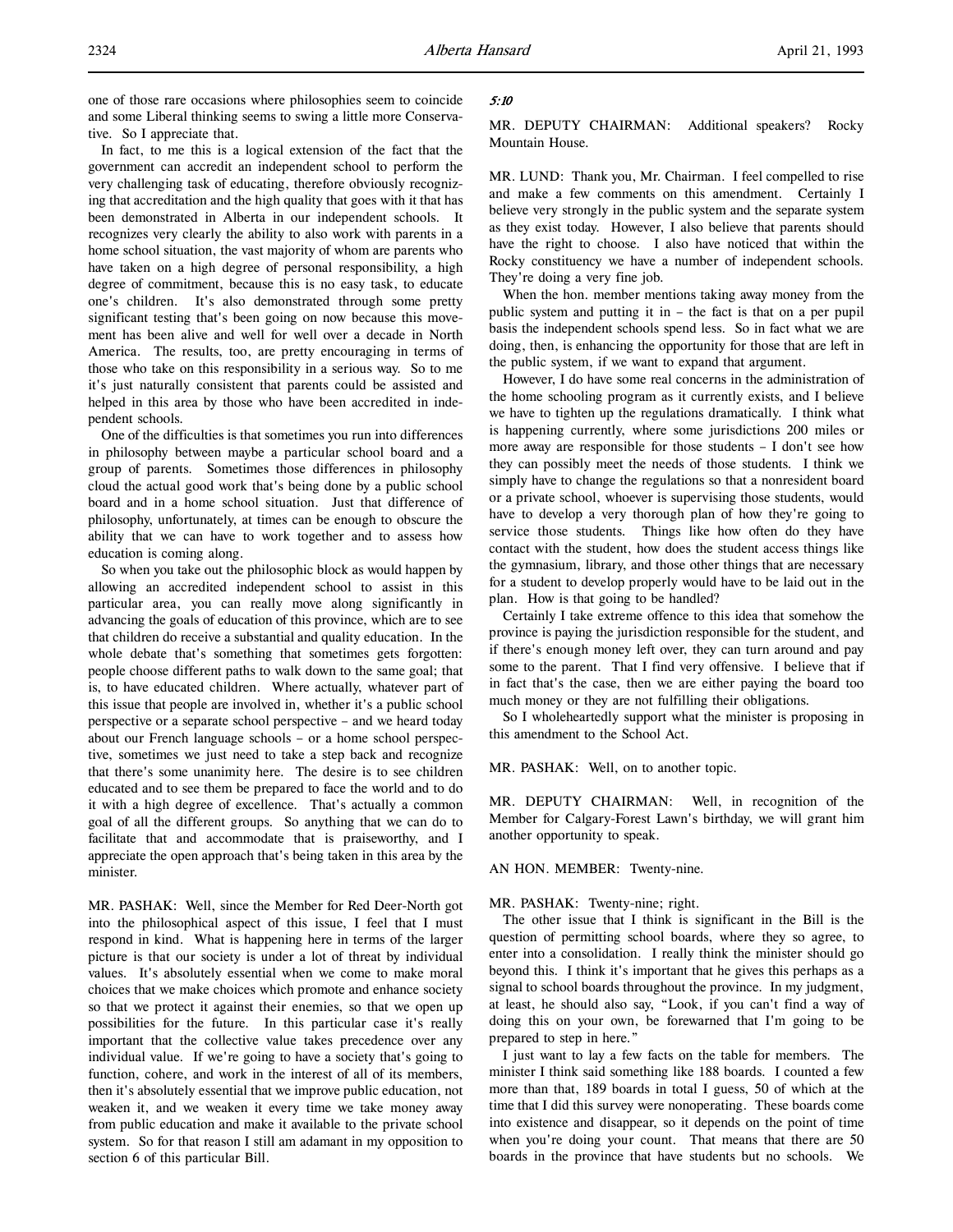Now, we estimated that if we collapsed those boards in some significant way, we could save at least \$10 million, because boards do cost money. Board members do get honorariums. They do attend conferences and this sort of thing. I don't know what an ideal size for a school board is. I had some figures here where I've looked at comparisons across the country. In some provinces the average number of students in a school district is as great as 10,000. In Alberta it's substantially less than that. Consolidation would not only reduce some of these other costs that we're engaged in, but it would also allow for economies of scale.

I think that if we're truly interested in this province in the question of equity – and the minister addressed it earlier today in questions that were put to him during question period. If we're going to get at equity, I don't believe that we can get at it unless we first of all deal with this problem of this enormous number of school boards. I've even talked to a person who did a brief for the Calgary separate school board who assured me that at least separate school boards that are Catholic in the province would have no objection to a significant consolidation. We know what the game is out there. In many instances school boards spring up not to deal with educational issues, but they're the way that municipal taxes are arranged and financed. The only way that you can get access sometimes to the taxes that derive from gas plants that happen to be located in a particular area is to create a new school board. These kinds of financial decisions should not be driving the creation of school boards or preventing the consolidation of school boards.

We really do need to overhaul the whole way in which we collect municipal taxes in this province. I think that's what I would like to see. It's a web of competing, conflicting interests that are really based, ultimately, on everyone trying to protect their own financial interest, not make decisions that are based on sound educational principles. As I understand it, one of the government departments – as a matter of fact, I think it was Economic Development and Trade – engaged in a study of the provincial tax system. You know, we talk about freedom of information. I tried to get access to those documents, and I haven't been able to get them. I don't know what it is that the government's afraid of, but I certainly think that document should be made available and that the government should get into a process of holding hearings and trying to get a real handle on just how we tax machinery and equipment, pipelines, powerlines, and this sort of thing. I know that equity funding is not actually on the table in terms of this Bill, but it's certainly a debate that we're going to have to get into shortly.

# MR. DEPUTY CHAIRMAN: Calgary-McKnight.

MRS. GAGNON: Thank you, Mr. Chairman. I will be brief because of the time. I am certainly not prepared to support or even to speak against the amendments to the sections of Bill 41 that deal with regionalization and regional divisions, because I think we will have to study them carefully and see what the impact is.

#### 5:20

that I support amalgamation.

We all know that when Alberta was a young province, small boards sprang up all over the place because the population was so scattered. Today we know that demographics have changed. Four urban school boards educate 60 percent of our students, while many small school boards educate as few as 40 percent of our students. So I think a boundaries review, some kind of regional plan, is definitely necessary, and I would like to see the minister, when he speaks in response to this aspect of the Bill and his amendments, talk about incentives to make regionalization happen. Will it be a carrot? Will it be a stick? Will it be simply left to the political or collective will of the people in a given area? I think it's important to note that constitutional rights to Francophone and separate school education will have to be honoured no matter what the plans are or what the minister determines would be the regulations dealing with regionalization. I know that the minister mentioned some amendments to establishment of separate school boards as being part of this. I need to know what those are.

Also, the minister earlier today gave notice that he would be tabling Bill 60, Alberta School Boards' Association Amendment Act. I'm not sure what that contains, so at this time I'm withholding opinion on the whole matter except to say that we probably do have far too many boards. Amalgamations would be most welcome and would provide, I think, the dollars where they should be, in the classroom, not in administrative structures, not in school board governing structures.

Thank you.

MR. JONSON: Mr. Chairman, I thank the hon. members who have thus far participated for their comments, and I would like to just briefly respond.

First of all, there was some general discussion, Mr. Chairman, as I estimated, with respect to the amendment to the School Act provided for in the original Bill 41 with respect to the provision to allow private schools to supervise home schoolers. While it is good to hear these arguments, I think those basic questions have been dealt with in second reading of Bill 41.

There was one specific item raised however, Mr. Chairman, and it's appropriate that I emphasize that in the ensuing discussion with respect to section 6 of Bill 41 and what is proposed there, many of the concerns that came up relate to the manner in which home schooling is managed or supervised in terms of its operation. This is a matter for the regulations which come under the School Act, and I indicated that it would be our intention, with the passage as intended of Bill 41 as amended, that the proclamation of section 6 would be delayed until such time as there was a revision, review, development of new regulations to address some of these issues.

Secondly, there was some discussion of regionalization of school boards. Mr. Chairman, I certainly appreciate the Member for Calgary-McKnight's concern that she wants more time to study the amendments. I hope that she is referring to the amendments